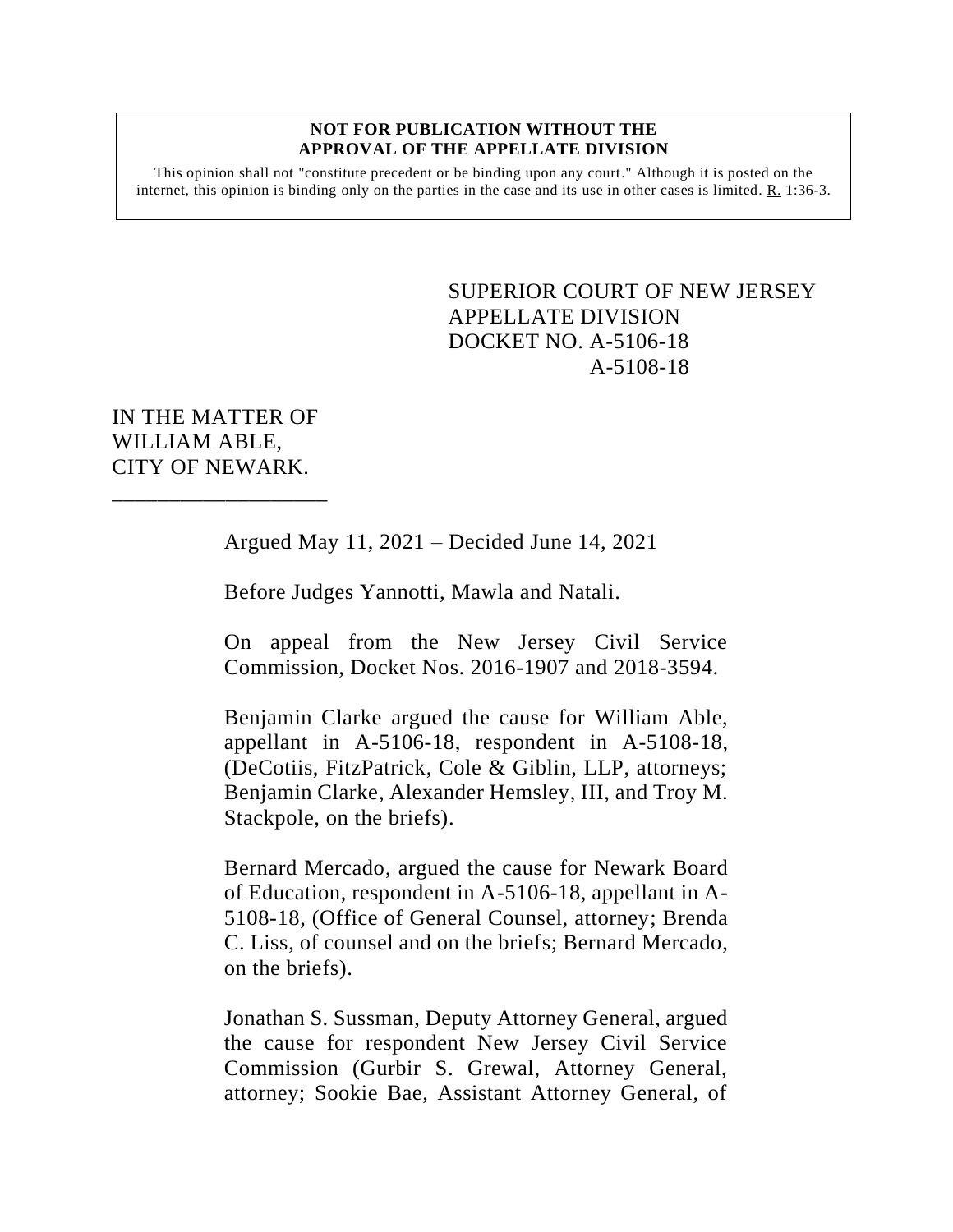counsel; Jonathan S. Sussman, on the brief and statement in lieu of brief).

## PER CURIAM

These appeals, which we consider back-to-back and have consolidated for the purpose of writing a single opinion, relate to two Civil Service Commission (CSC) final agency decisions that reinstated William Able to his position as head custodian at Barringer High School in Newark but denied him back pay. We affirm the CSC's decision reinstating Able but reverse in part its decision denying entirely Able's back pay request and remand for further proceedings.

In A-5108, the Newark Board of Education (Board) challenges an April 6, 2018 CSC decision upholding the modification of Able's termination to a sixmonth suspension. The Board maintains the CSC's decision was arbitrary, capricious, and unreasonable as contrary to applicable law and the record evidence. It also contends the decision is inconsistent with principles of progressive discipline.

In A-5106, Able argues the CSC's June 12, 2019 determination denying him a back pay award was unreasonable because the CSC failed to follow its own regulations and refused to credit uncontested evidence in the record regarding his good faith mitigation efforts. Able also argues the CSC ignored applicable caselaw and statutory authority.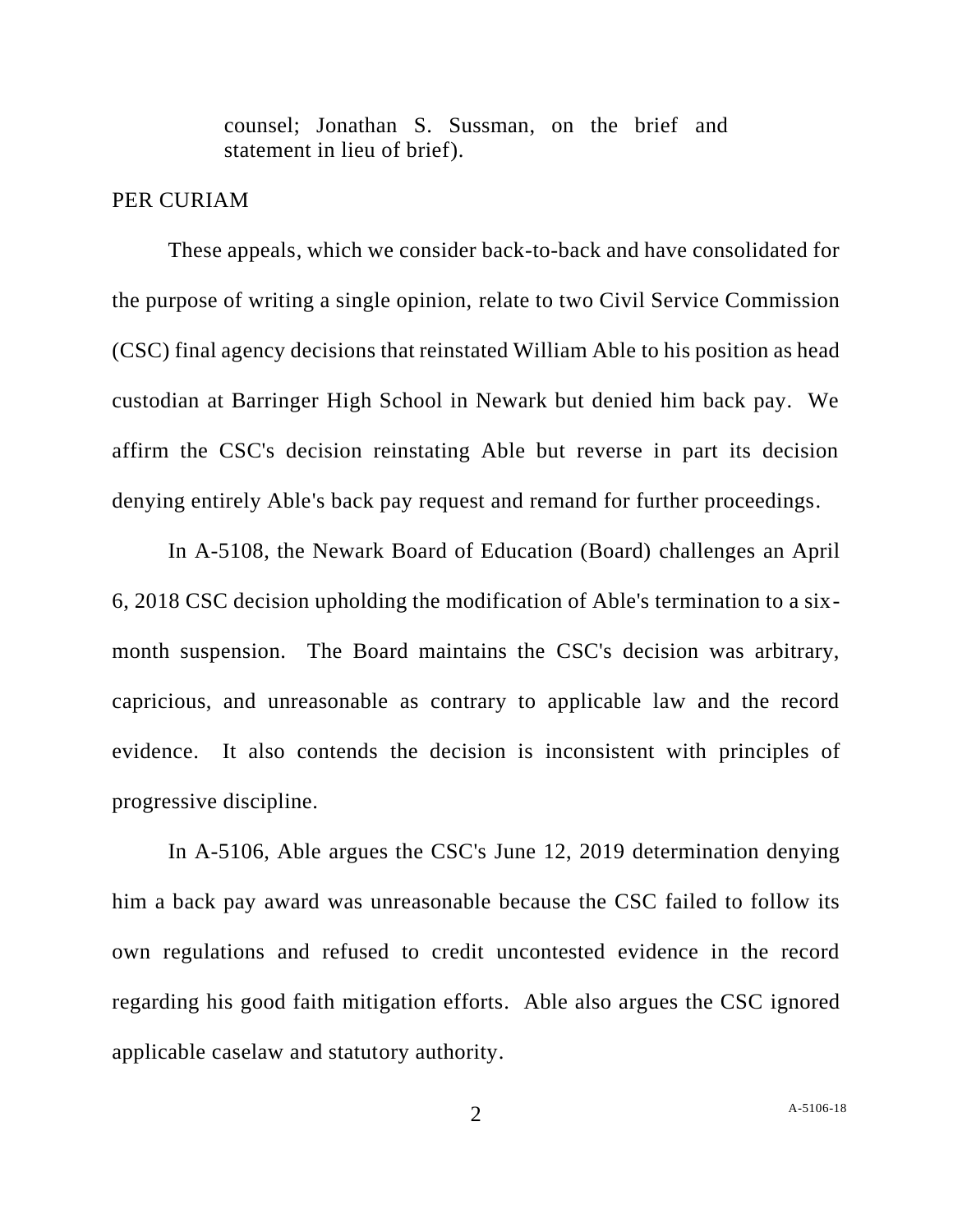We have considered the parties' contentions in the context of the record and the applicable legal principles. For the following reasons, we affirm the CSC's decision to suspend, rather than terminate, Able from his head custodian position. We reverse in part the CSC's determination that Able was not entitled to back pay for any portion of the approximate two-and-a-half-year period between his improper termination and reinstatement, and conclude the CSC erred when it denied Able back pay for the ten-weeks between the CSC's April 6, 2018 decision and his June 18, 2018 reinstatement. Apart from this period, we affirm the CSC's decision denying Able's back pay request for the remaining approximate twenty-four months.

# I.

To provide context for our decisions, we provide an extended discussion of the procedural history and facts, derived from the administrative record, including testimony provided during the February 16, 2017 and May 5, 2017 hearings. Effective September 16, 2015, Able was terminated from his position as senior custodian at Barringer High School in Newark due to an incident that occurred on September 7, 2015, when Able permitted his uncle and children to remove unsalvageable metal lockers from school property.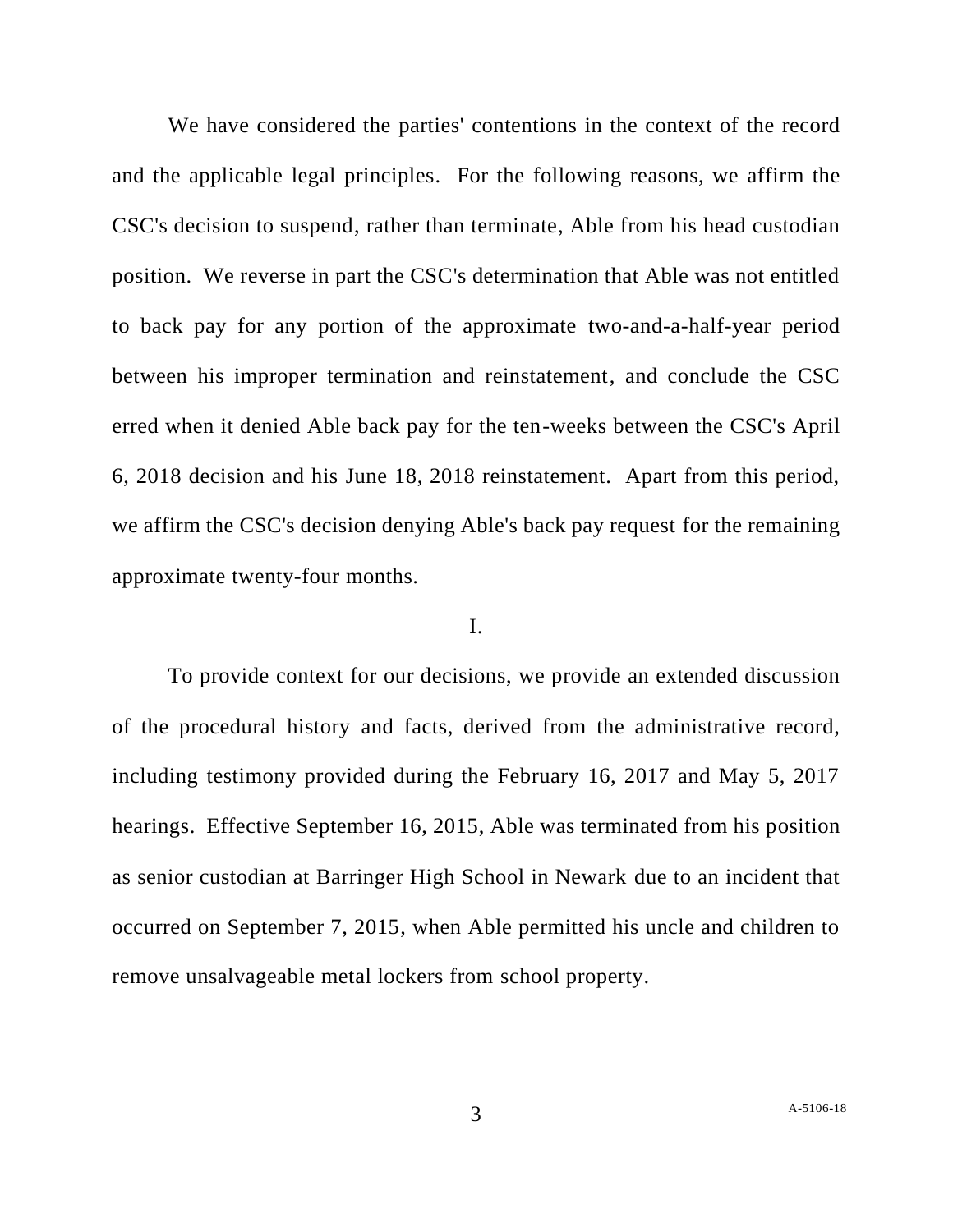On November 19, 2015, the Board issued a final notice of disciplinary action (FNDA) removing Able from his job for conduct unbecoming a public employee, misuse of public property, and other sufficient cause. Able appealed the FNDA, and the matter was transferred to the Office of Administrative Law for a determination as a contested case.

At the hearing, Able testified regarding the circumstances surrounding his dismissal. He stated that in August 2015, he spoke with Carrieann Zielinski, Barringer High School's Operations Manager, about removing old lockers located on the first floor of the school because a majority of the lockers were broken and would not stay completely shut. Able stated that students would slam the locker doors and use them as trash receptacles. The lockers were also believed to have exacerbated a rodent infestation problem.

Zielinski agreed and told Able that she would inform Keith Barton, Barringer High School's Executive Managing Director of Operations, to let him know the lockers were being removed. Able and Esther Williams, another Barringer High School custodian, removed approximately 200 lockers over a period of two to three days.

Once the lockers were removed, Able determined that some were salvageable and placed them in Barringer's boiler room for use as storage. He

4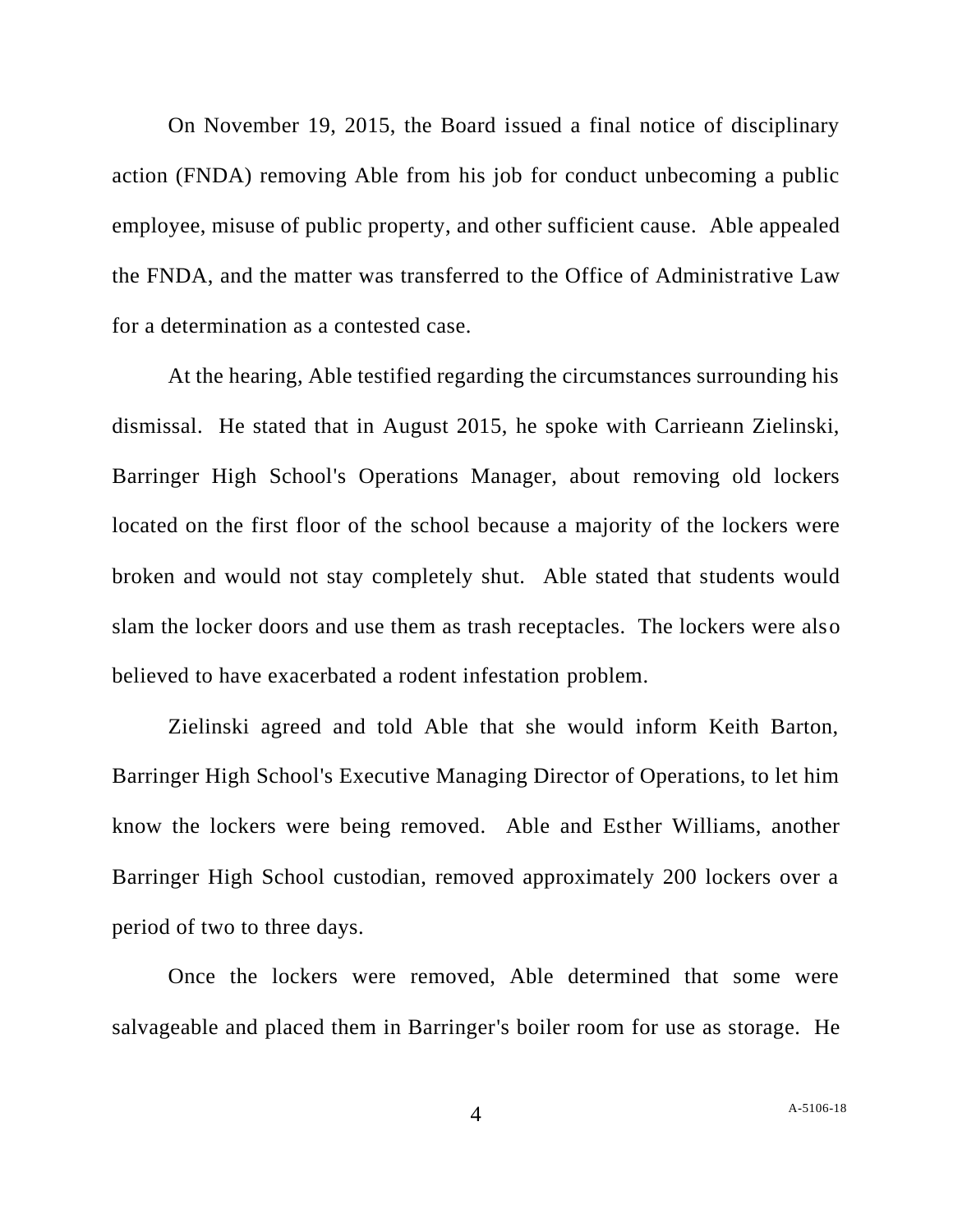moved the remaining damaged and unsalvageable lockers and positioned them outside the school against a fence for later disposal.

On September 7, 2015 Able, along with his uncle and several of his children, were seen on the school's video surveillance removing certain of the discarded lockers and placing them in a gray work van. Able acknowledged that the lockers placed in the van were not the same lockers stored along the fence. He clarified that the lockers placed along the fence were the "first set," and that he did not know what, if anything, happened to them.

Approximately a week later, Barton reviewed the September 7, 2015 video surveillance footage and placed Able on administrative suspension. At the time of Able's suspension, the Board had written policies in place that addressed the disposal of "fixed assets." Barton stated that according to the policy, fixed assets included furniture, smart boards, computers, or "anything that the school purchases that . . . has some sort of useful life." Moreover, Barton stated that senior custodians are required to know the fixed asset policy.

The policy stated that before a fixed asset could be removed, a memo was required to be sent to the building administrator that included "the complete description of the item and a brief description of the condition and use of the equipment." It further provided that after "receipt of the memo from the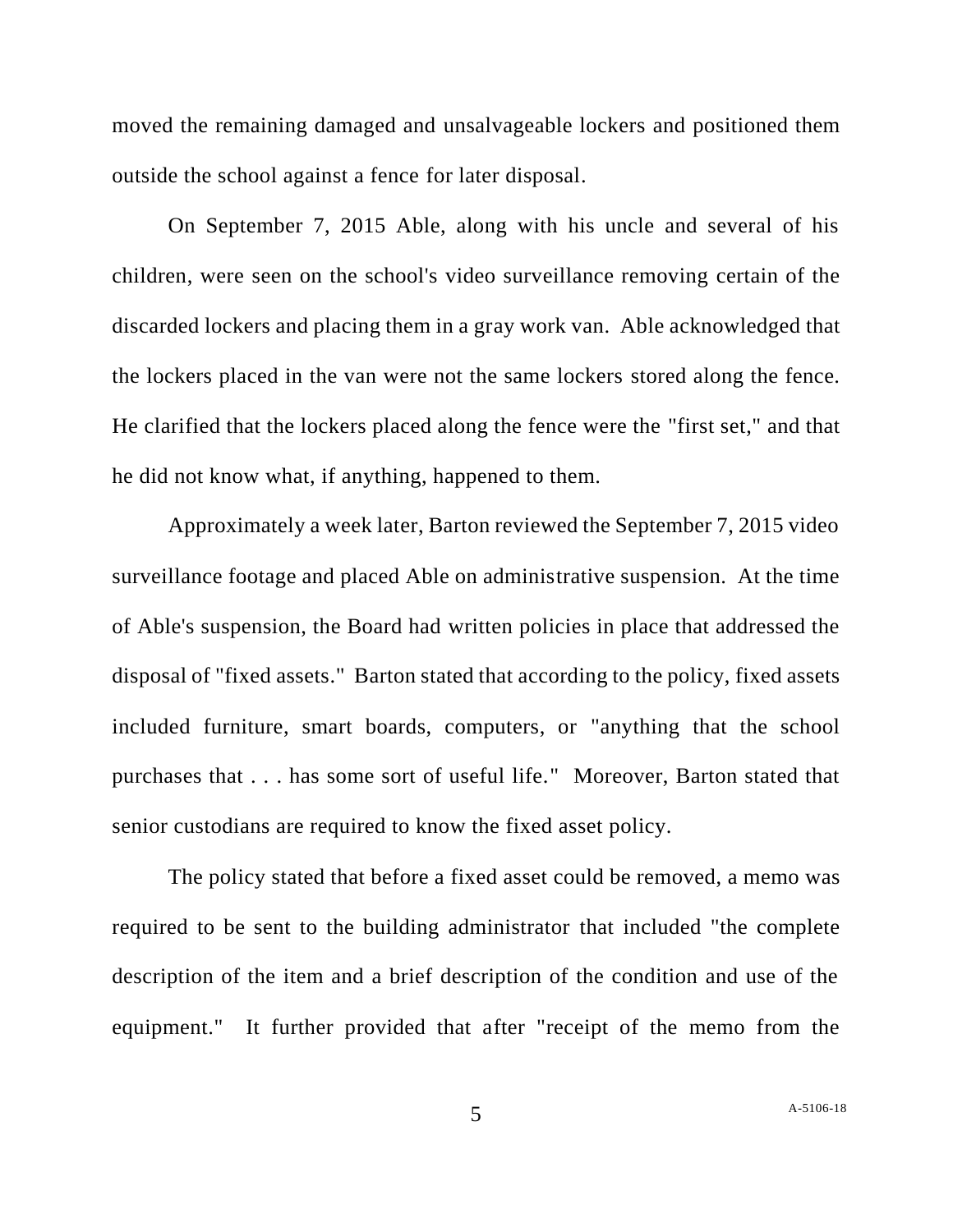requisitioner, appropriate steps [would] be taken by the building administrator or his/her designee for proper disposal of the equipment." In addition, the policy provided that "[i]n no instance should equipment be moved from a department or disposed of without prior consent by the building administrators and notification to the fixed asset supervisor."

Able testified that he was not aware of any policy that "prohibit[ed] employees from taking stuff that's going to be discarded." Instead, it was his understanding that he only needed approval from a supervisor to dispose of items that had a barcode on it, otherwise, it was up to the employee's discretion on how best to dispose of the items. Williams similarly testified that custodians were permitted to use their discretion in the disposal of items unless it had a barcode.

Zielinski stated that she emailed Barton on September 1, 2015, to notify him about a large quantity of garbage Able discovered after he removed the lockers. The email also provided that Zielinski "would prefer if the lockers were removed permanently." Zielinski stated, however, that she did not authorize Able "to take the lockers with him." Further, the record reveals that Able did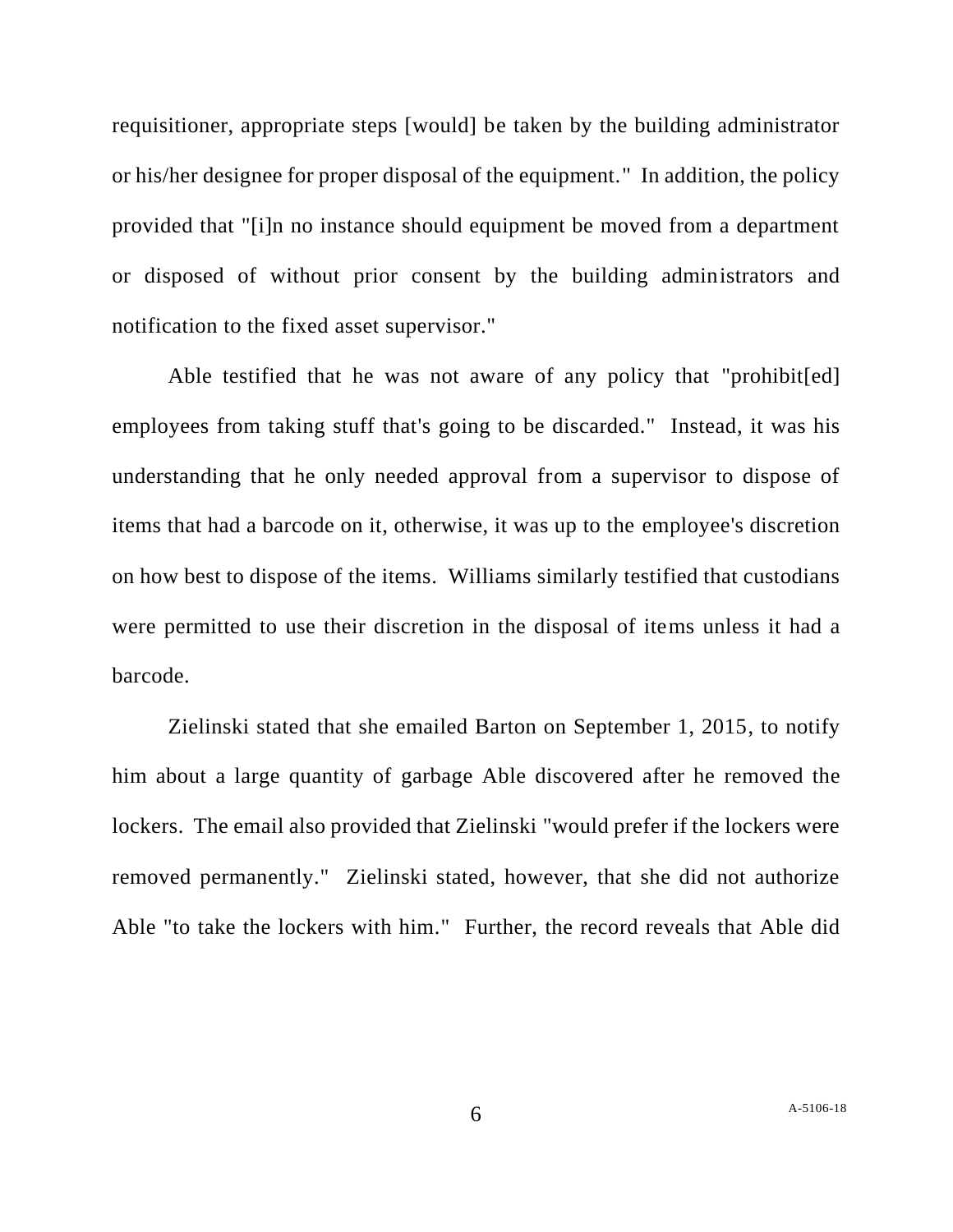not receive permission from Principal Mincy or Principal Dr. Breedlove<sup>1</sup> to "take building material out of the school."

Able admitted that with the assistance of his uncle and children, he removed the lockers from the school. Able explained, however, that he did not consider his actions to be stealing:

> Well, I would say that it's not stealing because [the lockers]... were going to the dumpster. That's what I would say. If they . . . were good and they were going to be placed, you know, somewhere else, then I would say, yeah, then I stole them. But, in my mind, they were . . . a few feet from the door. And they were, you know they were garbage. So, they were going . . . to the garbage anyway.

Able also acknowledged that he did not inform Barton or any supervisor

when he was confronted about the September 7, 2015 incident that his children

and uncle had helped him remove the lockers. He explained he:

[C]ouldn't tell them anything. Because like I said, when they came there, after the incident, when they came there, nobody spoke to me. The first time somebody talked to me, when they were calling me up to the security room, and everybody's yelling this and yelling that . . . [e]verybody just accusing. So, I never had a chance to tell them what happened because nobody ever asked.

<sup>1</sup> Neither Principal Mincy nor Principal Dr. Breedlove's first names are indicated in the record.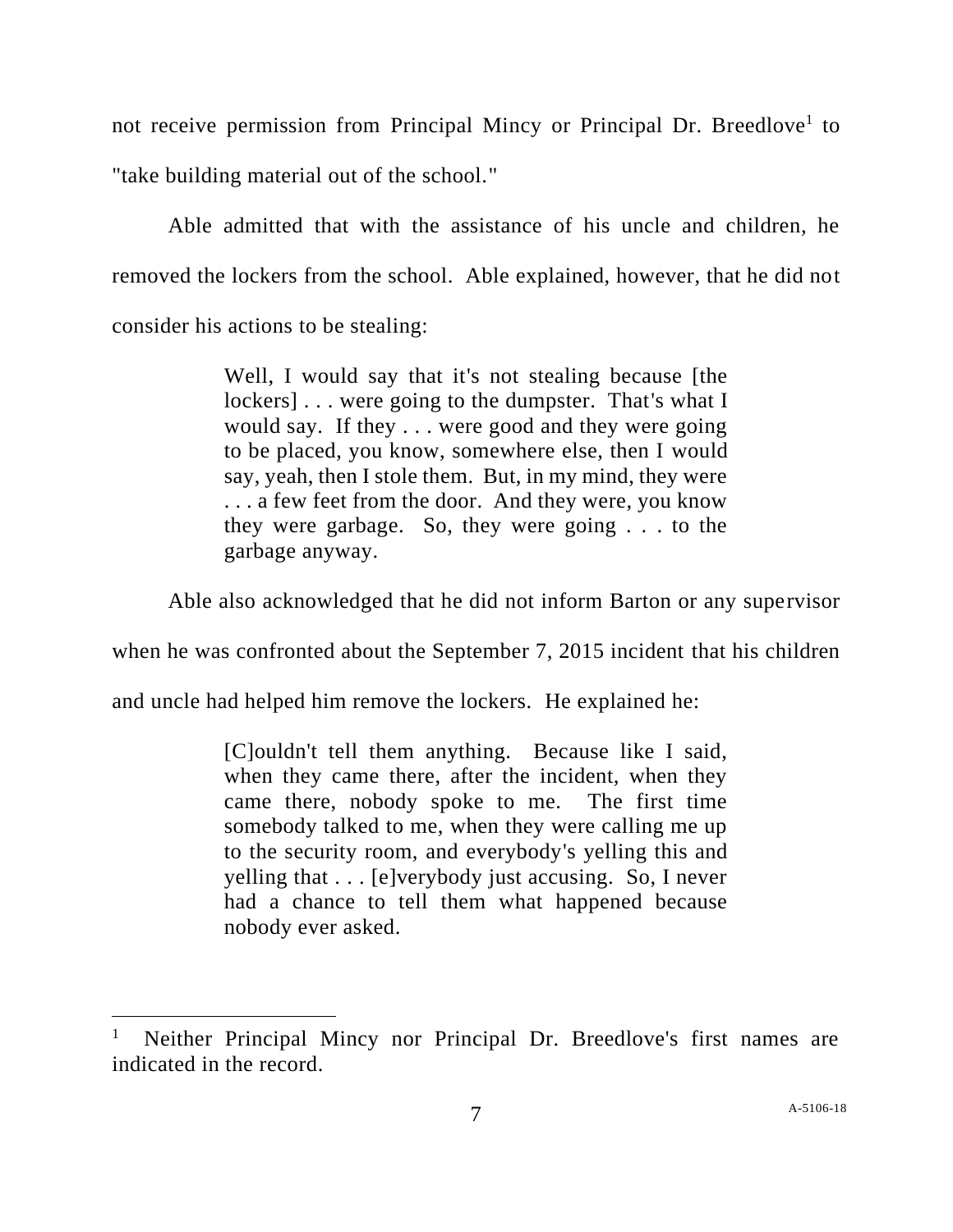At the conclusion of the February 16, 2017 hearing, Able's counsel requested that the Board "at least allow [him] to work in order to mitigate his damages," which Administrative Law Judge (ALJ) Leland S. McGee denied. Approximately a year later, on February 12, 2018, ALJ McGee issued an initial decision finding that the Board had not met its burden of proving all the charges by a preponderance of the evidence.

The ALJ addressed each of the charges filed against Able. First, ALJ McGee found that Able did not engage in conduct unbecoming a public employee by discarding the lockers. The ALJ concluded that "there were no clearly established protocols for how to dispose of school property that was in disrepair" and "there was no formal training for the custodians with respect to disposal of school property." Further, the ALJ found that there was "a great deal of latitude in determining what items should be disposed of and how." ALJ McGee, however, did find that Able engaged in conduct unbecoming a public employee by "allowing his children to enter the school building to assist in the removal of the lockers."

In support of his decision, the ALJ found that there was "no evidence that [Able] profited from the removal of the property" and "although a criminal complaint was filed, no charges were brought against [Able] for removing the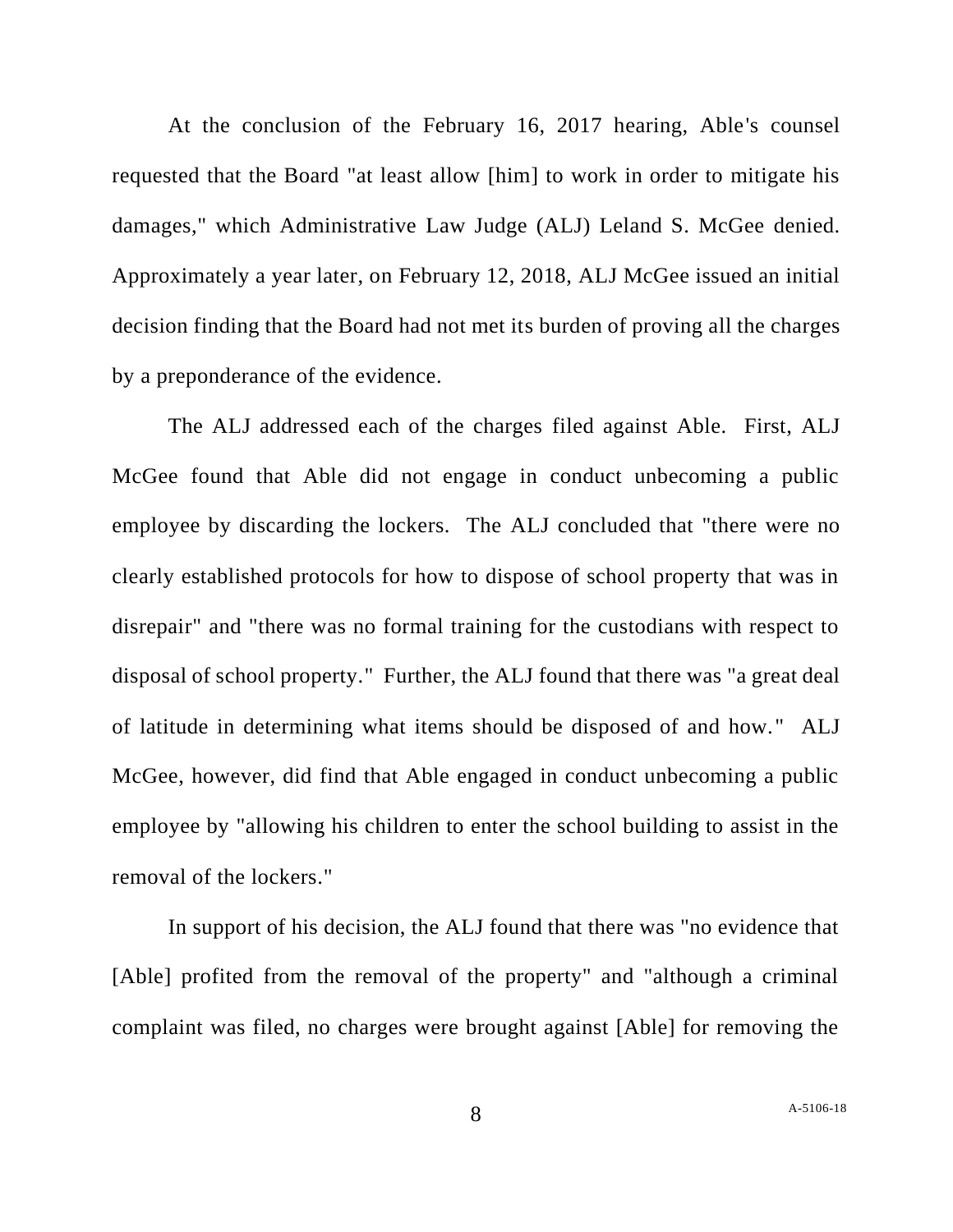lockers." ALJ McGee also found the testimony of Able, Williams, and Zielinski to be credible as to "whether or not there was a clear policy for disposal of school property and whether or not that policy was clearly articulated to [Able] or any other custodian within the . . . school district."

The ALJ also determined that Able misused public property when "he allowed the lockers to be removed from the premises as opposed to being disposed of in the dumpster." Specifically, ALJ McGee found that:

> [W]hile [Able] reasonably believed that he had the authority to discard school property that was in disrepair, I conclude that it was not proper for him to allow anyone to remove the lockers from school grounds.

Finally, the ALJ determined that the Board did not provide a "factual basis for 'other sufficient cause,'" and that the "FNDA [did] not specify what conduct should be considered 'other sufficient cause.'"

ALJ McGee accordingly modified the Board's decision to terminate Able and instead imposed a six-month suspension. The ALJ also ordered that Able be awarded "back pay and benefits from six months following the date of termination." Further, in accordance with N.J.A.C. 4A:2-2.10, ALJ McGee directed Able to submit to the Board a "certified statement detailing any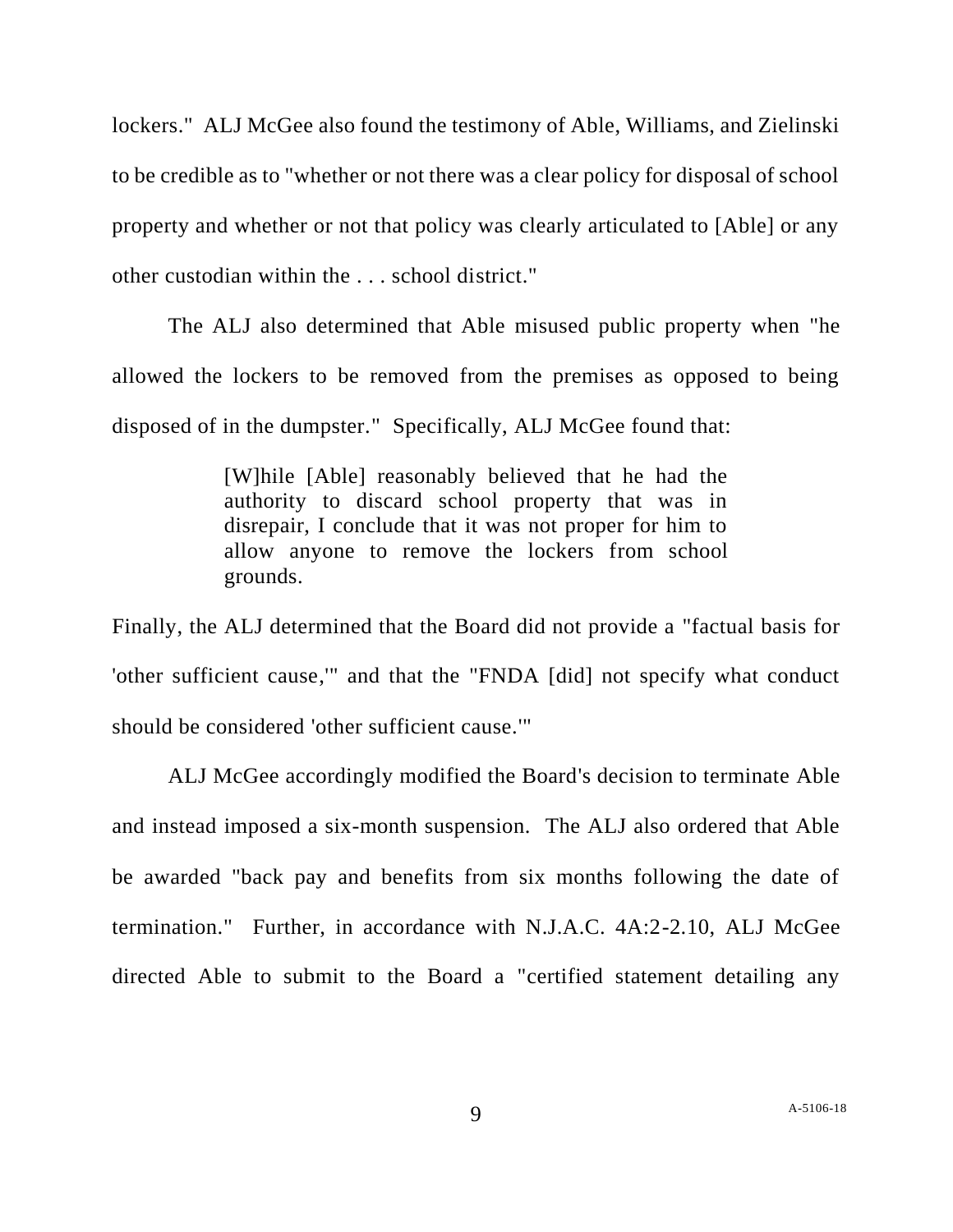employment and income for the period following his termination, with copies of relevant tax and other records and names of addresses of employers."

On April 6, 2018, the CSC conducted an independent evaluation of the record and adopted ALJ McGee's findings of fact and legal conclusions. The CSC accepted the ALJ's recommendation to modify Able's termination to a sixmonth suspension and stated, "the action of the [Board] in removing [Able] was not justified."

The CSC concluded that because Able was improperly terminated, he was "entitled to back pay, benefits and seniority from the conclusion of the suspension until the date of his reinstatement." The CSC determined that the amount of back pay would be "reduced and mitigated as provided for in N.J.A.C. 4A:2-2.10."

The CSC ordered Able to submit an affidavit of mitigation to the Board "within [thirty] days of [the] decision." In addition, the CSC stated that its decision would "not become final until any outstanding issues concerning back pay [were] finally resolved" and "under no circumstances should [Able's] reinstatement be delayed based on any dispute regarding back pay."

On May 7, 2018, Able's counsel contacted the Board's attorney to discuss his back pay award and requested necessary information to calculate it.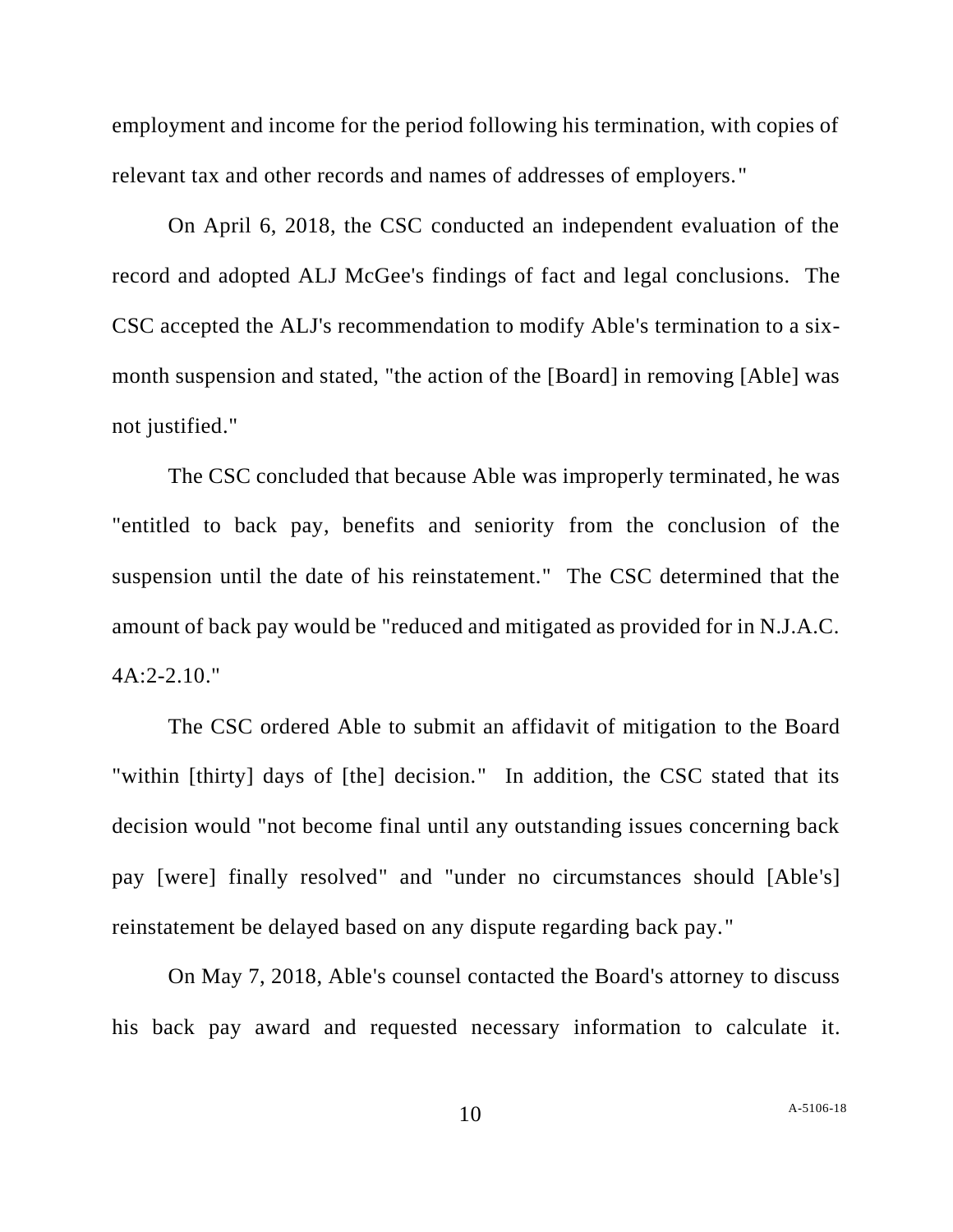Specifically, Able's counsel sought his pay rate, including the applicable rate had he not been terminated, and "all hours worked, including overtime of his replacement from [the] date of termination to [the] date of reinstatement, which should be approximately [two-and-a-half] years."

On May 9, 2018, the Board's counsel responded and expressed its intent to appeal the CSC's April 6, 2018 decision and requested a stay of any award pending appeal. The Board's attorney also stated that he would send an affidavit of mitigation for Able to complete.

On May 14, 2018, the Board filed a notice of appeal of the CSC's April 6, 2018 decision. On May 25, 2018, Able notified the assigned Appellate Division case manager that the Board's notice of appeal was improper, as the April 6, 2018 decision was not a final order appealable as of right. On June 5, 2018, Able requested that the CSC review the outstanding back pay issue.

On August 3, 2018, Able completed a mitigation affidavit in support of his back pay claim. Able noted in his affidavit that he "did not receive [u]nemployment [b]enefits or any other compensation during the period [he] was separated from employment." Able further attested that he applied to six different head custodian positions and Home Depot. He also stated that although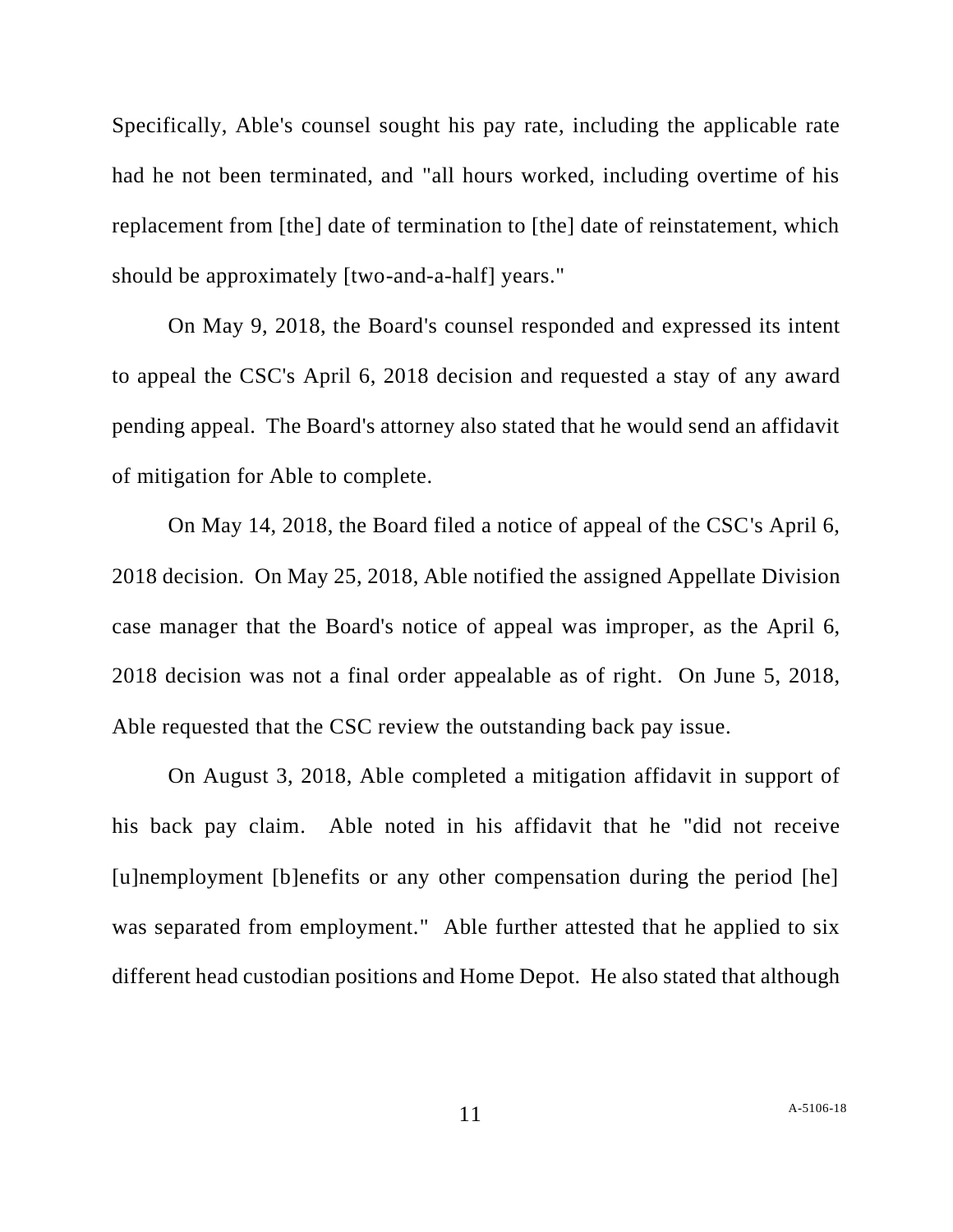he received an interview for a position as the head night custodian at Millburn High School, he was denied the position on January 9, 2017.

The affidavit also included Able's 2015 and 2016 tax returns. In contrast to the statement in his affidavit, Able's 2015 tax return reported that he received \$4,522 in unemployment compensation benefits. Moreover, his 2016 tax return indicated that he received \$12,274 in unemployment compensation. Able did not file a tax return for the 2017 calendar year.

On August 15, 2018, the Board requested that the CSC stay "the back pay matter . . . pending review of the underlying decision to reduce [Able's] termination to only a six[-]month suspension." As to Able's mitigation affidavit, the Board argued that the "financial records . . . [Able] produced [were] incomplete" as he had failed to provide "complete or sufficient tax records, unemployment salary . . . and/or reveal how much income he earned during the 2017 tax year." The Board also maintained that Able's affidavit was "rife with contradictory assertions." In this regard, the Board noted that although Able stated he did not receive unemployment compensation, his tax returns indicated otherwise. Finally, the Board calculated Able's unmitigated back pay as \$159,044.84.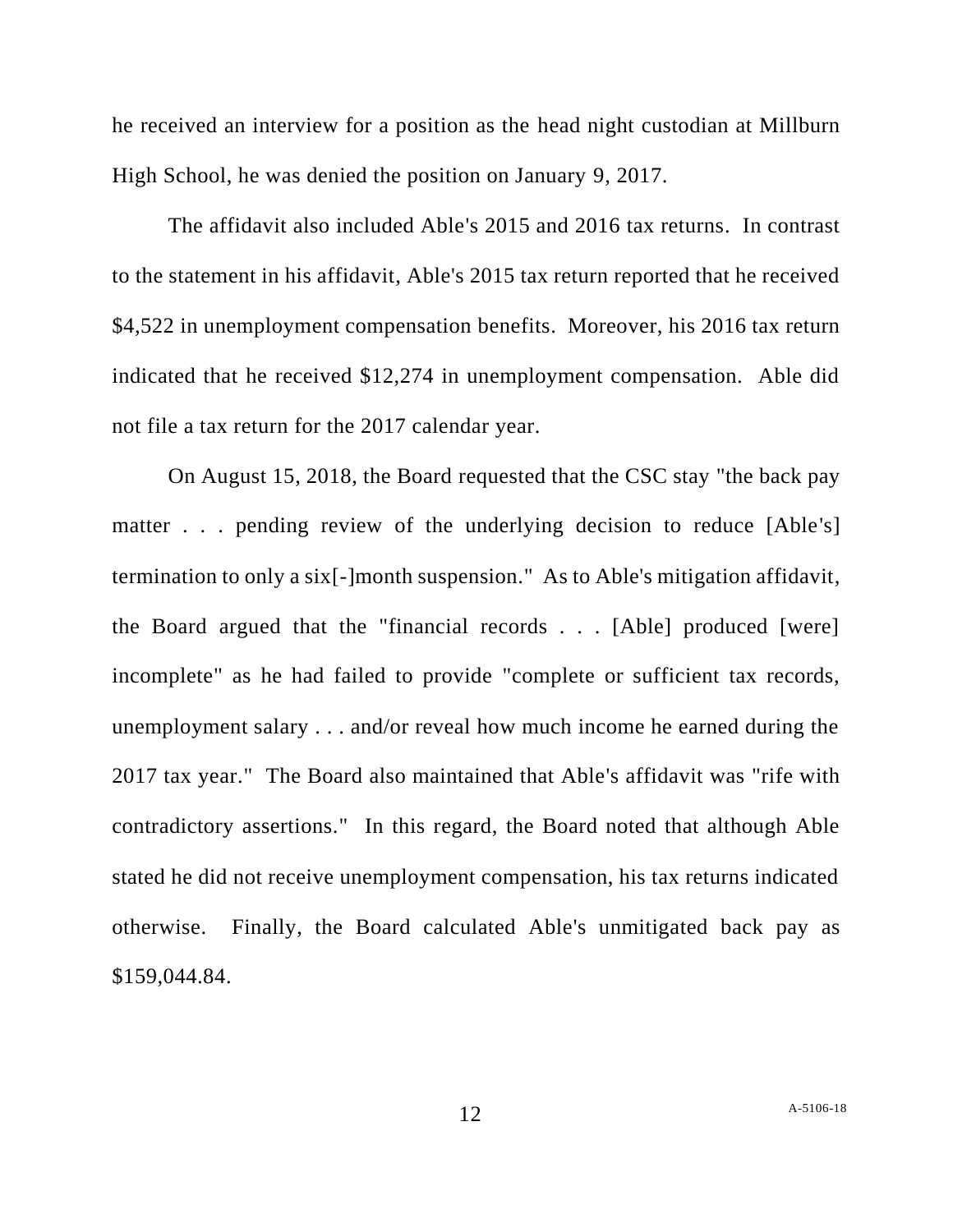On August 21, 2018, the Board withdrew its appeal of the April 6, 2018 CSC decision "until such time as the [CSC] issues a decision in this matter which is considered 'final.'" The Board also stated that the April 6, 2018 decision was not considered final "due to . . . Able's late notification that a dispute still exist[ed] regarding his back pay."

On January 15, 2019, Able completed a second mitigation affidavit in a form provided by the Board. In this affidavit, Able acknowledged that he had received unemployment benefits during his separation period. Able also attested that despite his efforts to find work, he was unable to obtain employment.

On April 16, 2019, the Board informed the CSC that Able failed to provide the requisite documentation to establish that the tax records he provided were the same tax records he submitted to the Internal Revenue Service. Accordingly, the Board claimed in "the absence of necessary documentation" an "accurate calculation" could not be performed, and it would be inappropriate to award back pay until further documentation was provided.

On June 12, 2019, the CSC issued a final agency decision denying Able's request for back pay. In support of its decision, the CSC found that Able "failed to make reasonable efforts to find suitable employment." The CSC noted that except for his denial from the position at Millburn High School, Able did "not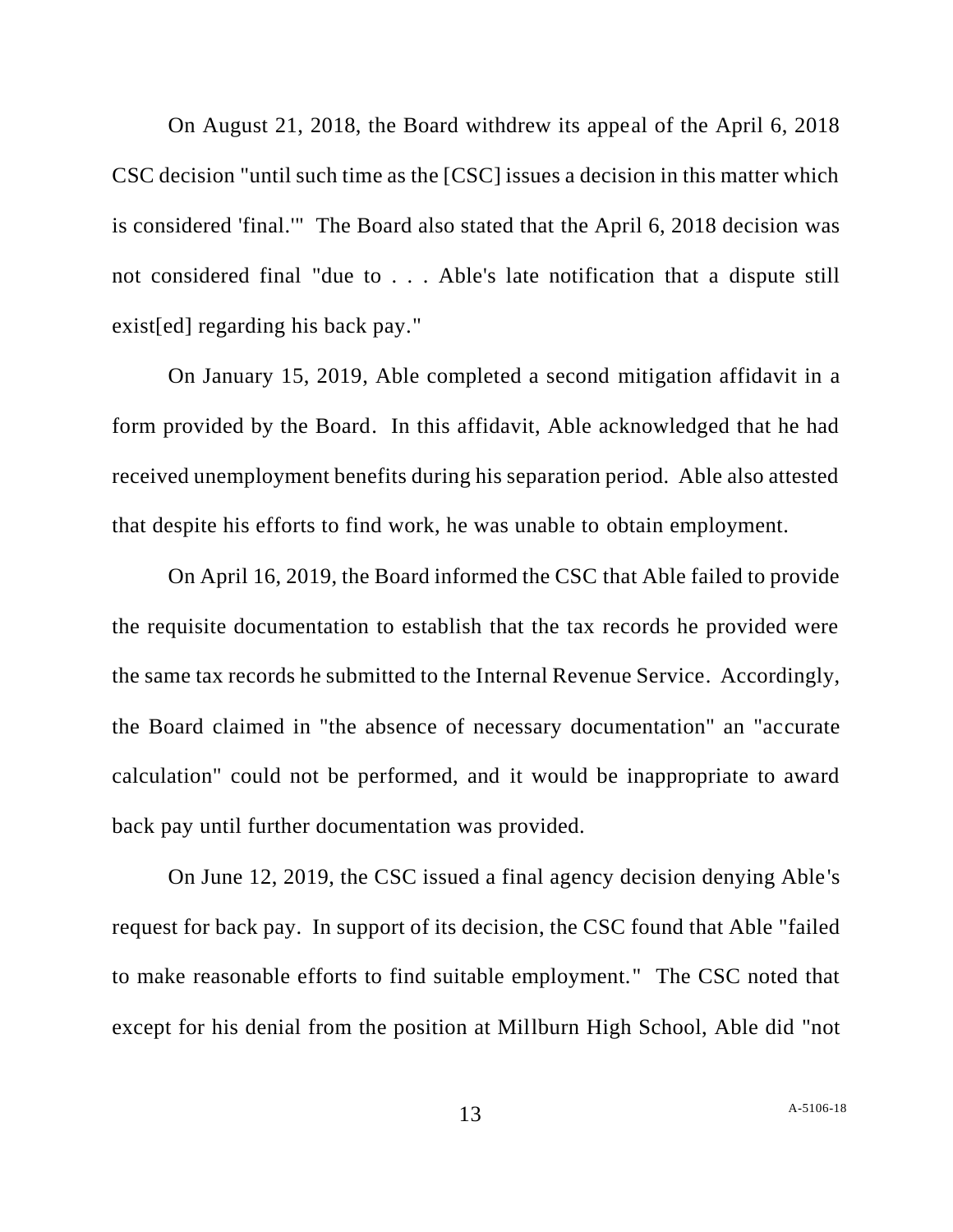provide any further details about any of the other positions he applied for, such as the dates he submitted his applications or, except for Home Depot, the names of the employers he submitted applications to." In addition, the CSC noted that Able had "an obligation to seek substitute employment in good faith," and concluded that applying for seven different positions "in nearly three years" did not "constitute a reasonable effort to secure employment."

The CSC also acknowledged the discrepancy in Able's affidavit regarding his receipt of unemployment compensation. The CSC noted that "[a]lthough there is a presumption that the receipt of unemployment insurance benefits evidences that an employee sufficiently mitigated during the period of separation . . . this presumption may be rebutted where the appellant did not make a diligent effort to seek employment." The court found that even if Able had received the unemployment benefits, he had not "submitted sufficient evidence to demonstrate a reasonable effort to mitigate his damages." This appeal followed.

## II.

Our review of an administrative agency's final determination is limited. In re Herrmann, 192 N.J. 19, 27 (2007). "[A] 'strong presumption of reasonableness attaches'" to the agency's decision. In re Carroll, 339 N.J. Super.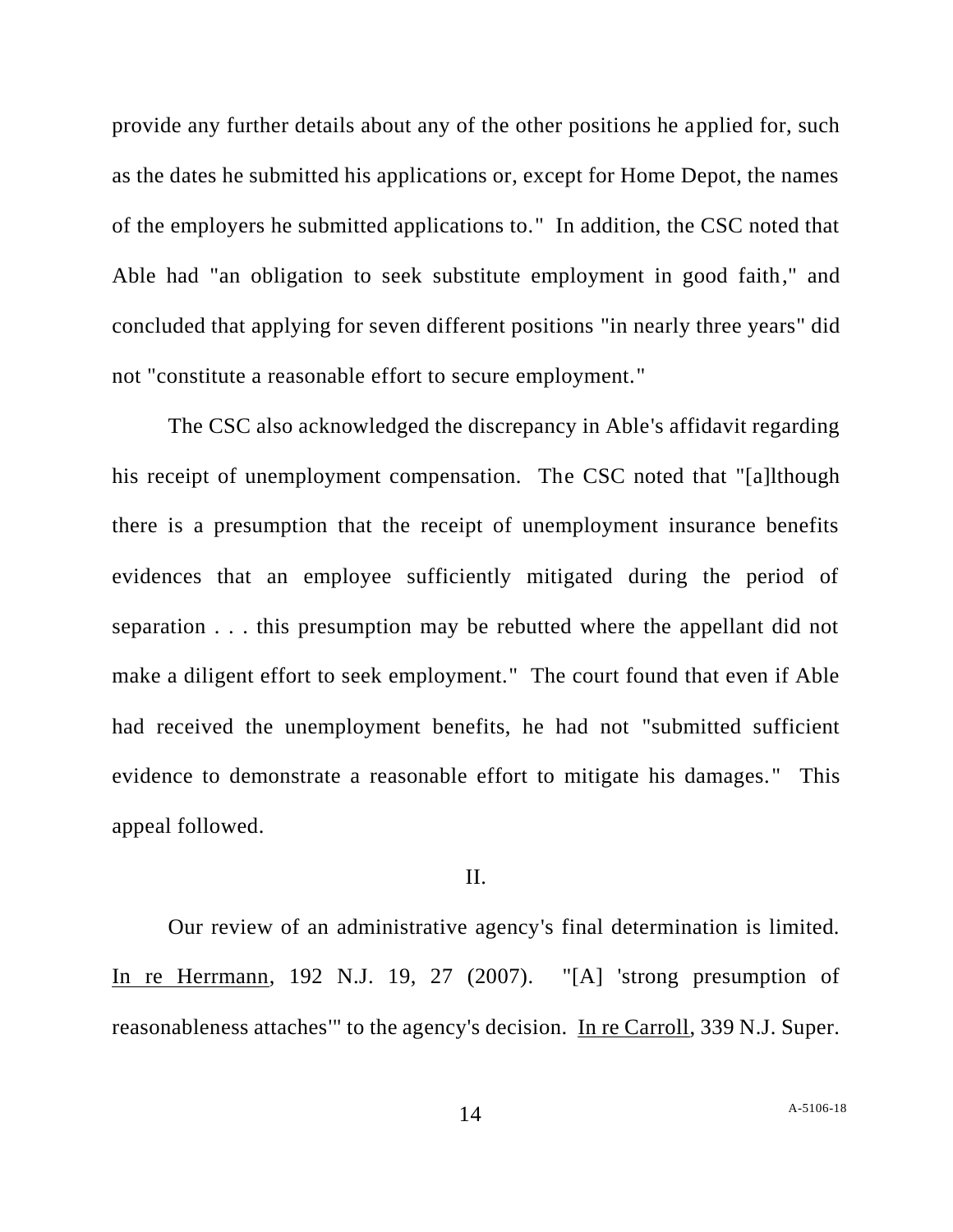429, 437 (App. Div. 2001) (quoting In re Vey, 272 N.J. Super. 199, 205 (App. Div. 1993)). Additionally, we give "due regard to the opportunity of the one who heard the witnesses to judge . . . their credibility." In re Taylor, 158 N.J. 644, 656 (1999) (quoting Close v. Kordulak Bros., 44 N.J. 589, 599 (1965)).

The burden is upon the appellant to demonstrate grounds for reversal. McGowan v. N.J. State Parole Bd., 347 N.J. Super. 544, 563 (App. Div. 2002); see also Bowden v. Bayside State Prison, 268 N.J. Super. 301, 304 (App. Div. 1993) (holding that "[t]he burden of showing the agency's action was arbitrary, unreasonable[,] or capricious rests upon the appellant"). To that end, this court will "not disturb an administrative agency's determinations or findings unless there is a clear showing that (1) the agency did not follow the law; (2) the decision was arbitrary, capricious, or unreasonable; or (3) the decision was not supported by substantial evidence." In re Virtua-West Jersey Hosp., 194 N.J. 413, 422 (2008).

When an agency decision satisfies these criteria, we accord substantial deference to the agency's fact-finding and legal conclusions, acknowledging "the agency's 'expertise and superior knowledge of a particular field.'" Circus Liquors, Inc. v. Governing Body of Middletown Twp., 199 N.J. 1, 10 (2009) (quoting Greenwood v. State Police Training Ctr., 127 N.J. 500, 513 (1992)).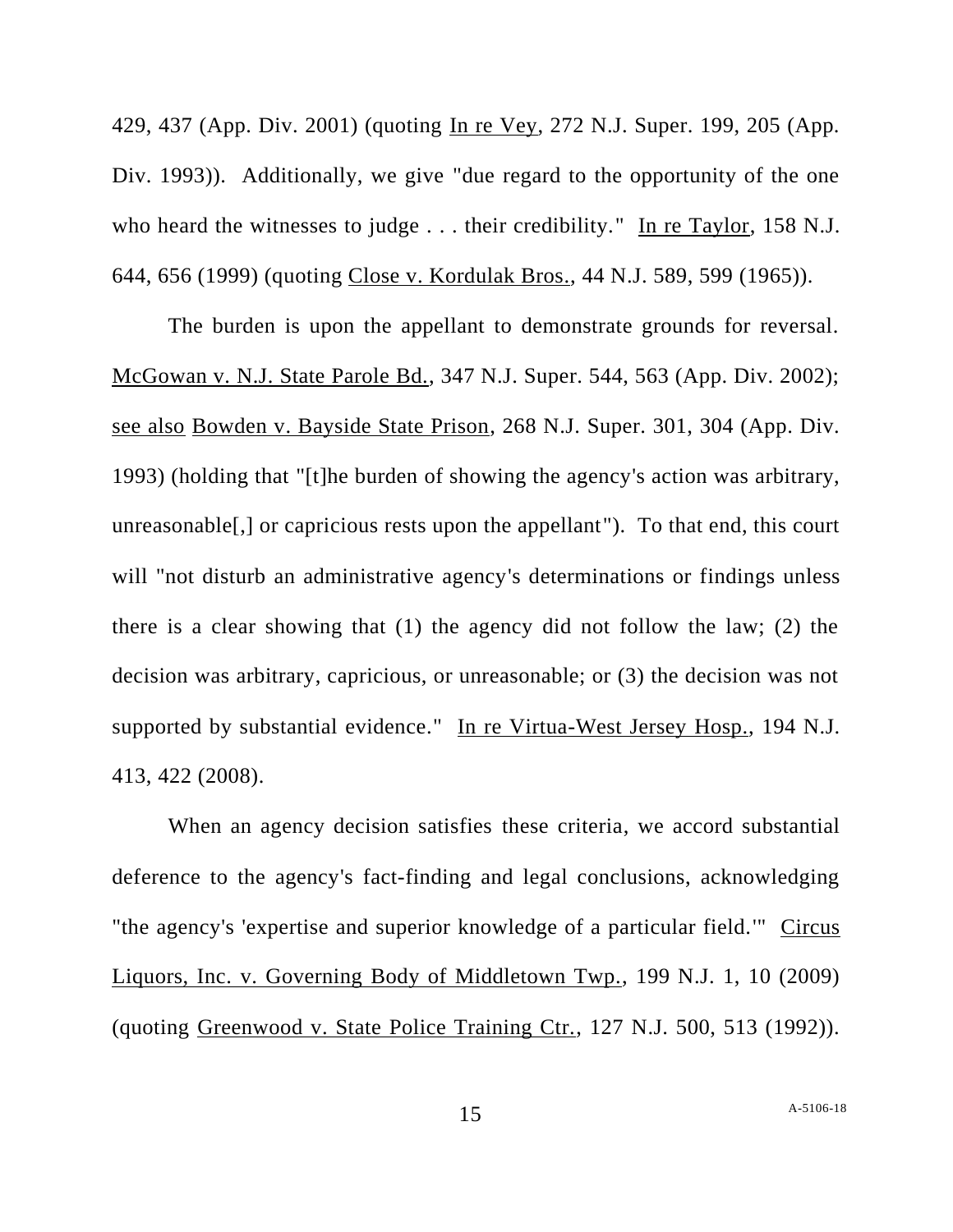This court will not substitute its judgment for the agency's even though it might have reached a different conclusion. In re Stallworth, 208 N.J. 182, 194 (2011); see also In re Taylor, 158 N.J. at 656-57 (discussing the narrow appellate standard of review for administrative matters).

On questions of law, however, our review is de novo. In re N.J. Dept. of Env't Prot. Conditional Highlands Applicability Determination, 433 N.J. Super. 223, 235 (App. Div. 2013) (citing Russo v. Bd. of Trs., Police & Firemen's Ret. Sys., 206 N.J. 14, 27 (2011)). We are "in no way bound by the agency's interpretation of a statute or its determination of a strictly legal issue." Mayflower Sec. Co. v. Bureau of Sec., 64 N.J. 85, 93 (1973).

### A. Appeal No. A-5108.

As noted, in this appeal, the Board challenges the CSC's decision upholding the modification of Able's termination to a six-month suspension. The Board asserts that the CSC's decision was arbitrary, capricious, and unreasonable because it erroneously: 1) determined that Able "had engaged in unbecoming conduct in permitting his relatives to remove the lockers but had not engaged in unbecoming conduct in removing the lockers himself"; 2) accepted Able's defense that there was no formal policy related to the disposal of fixed assets, including the need to obtain formal authorization; 3) agreed with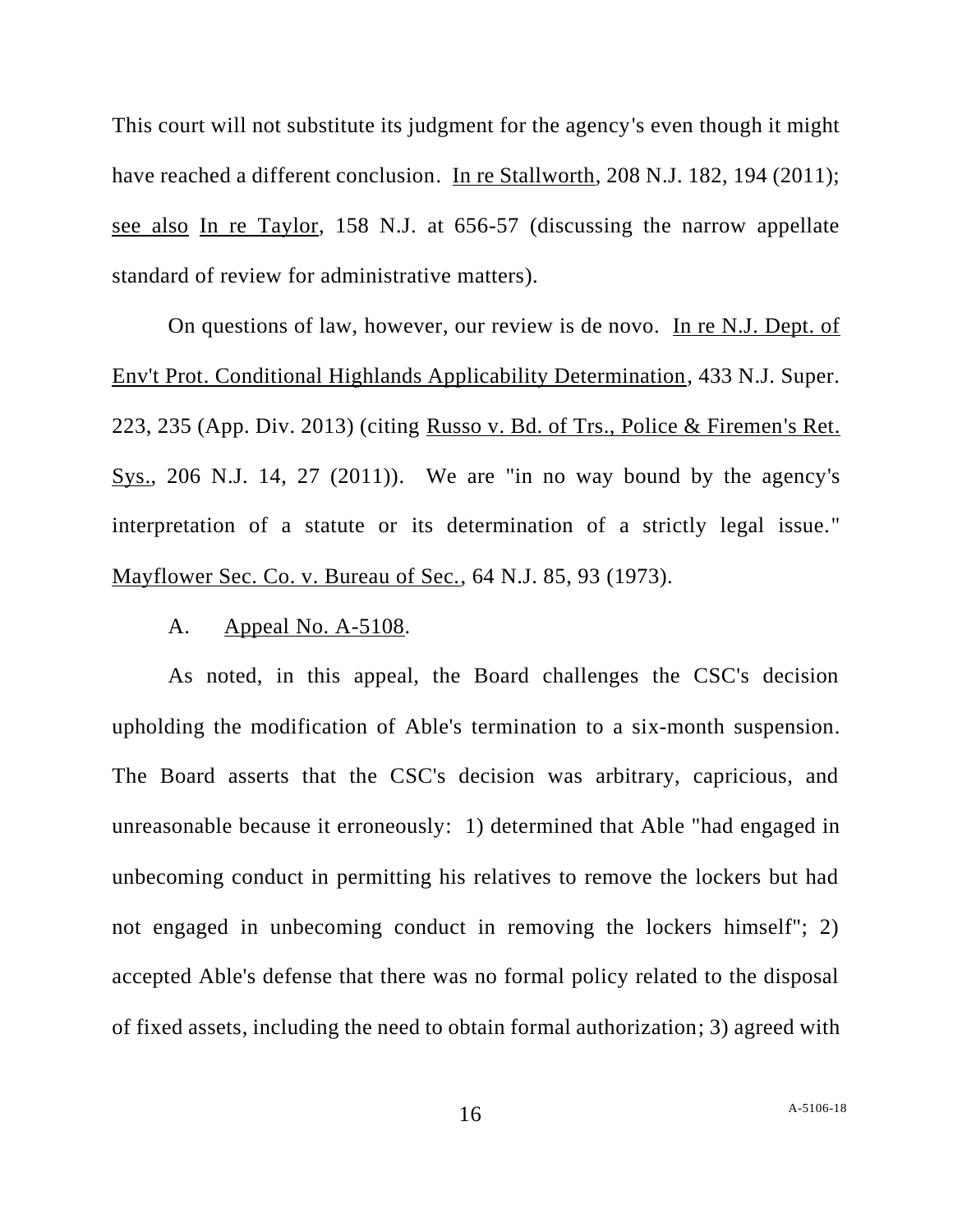Able's contention that he believed the lockers constituted unsalvageable property and his claim that "his conduct should be condoned because the property had already been destroyed"; and 4) failed to apply principles of progressive discipline.

As to its first point, the Board asserts that ALJ McGee's conclusion that Able engaged in conduct unbecoming a public employee by permitting his relatives to remove the lockers but did not engage in unbecoming conduct in removing the lockers himself was "illogical and nonsensical." It further claims that the ALJ's determination "was irrational, as it placed too fine a distinction between actively removing the property and allowing relatives to do so." We disagree.

Contrary to being "illogical and nonsensical," the CSC's decision was based on the ALJ's explicit credibility findings. ALJ McGee specifically found that Able's conduct was not "clandestine" but "consistent with what he believed to be the proper process." In making these credibility findings, the ALJ accepted Able's version of events and rejected that advanced by the Board's witnesses. We are satisfied that the ALJ and CSC's decisions are fully supported by the record and are not unreasonable.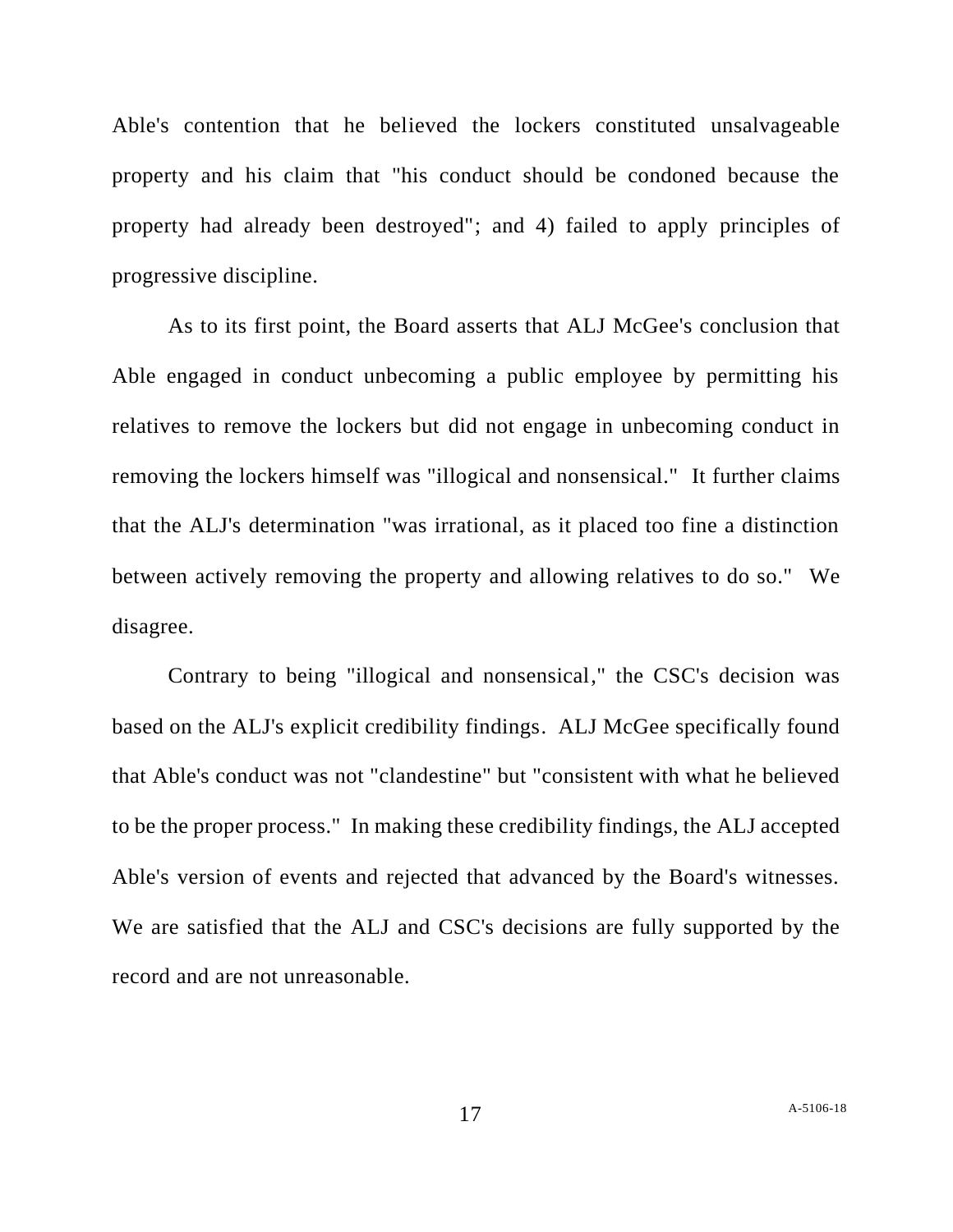For similar reasons, we reject the Board's argument that the CSC erred by accepting Able's defense that he was not aware of a "Board policy prohibiting removal of the lockers without authorization and further claiming he believed the lockers were refuse that he was allowed to take at will." Again, the ALJ's findings, which the CSC considered and accepted, are fully supported by the record.

Specifically, the ALJ found that the testimony of Able and Williams was "credible and consistent with respect to whether or not there was a clear policy for disposal of school property and whether or not that policy was clearly articulated to [Able] or any other custodian" within the school district. Able specifically testified that he was not aware of any policy that "prohibits employees from taking stuff that's going to be discarded" and that it was his understanding that he only needed approval to dispose of items with barcodes on them. This understanding was corroborated by Williams' testimony that custodians were essentially permitted to use their discretion in the disposal of items unless they had a barcode.

In sum, we conclude ALJ McGee's determination that Able was not aware of any policy prohibiting him from disposing of the lockers was supported by sufficient credible evidence in the record. Further, because the CSC accepted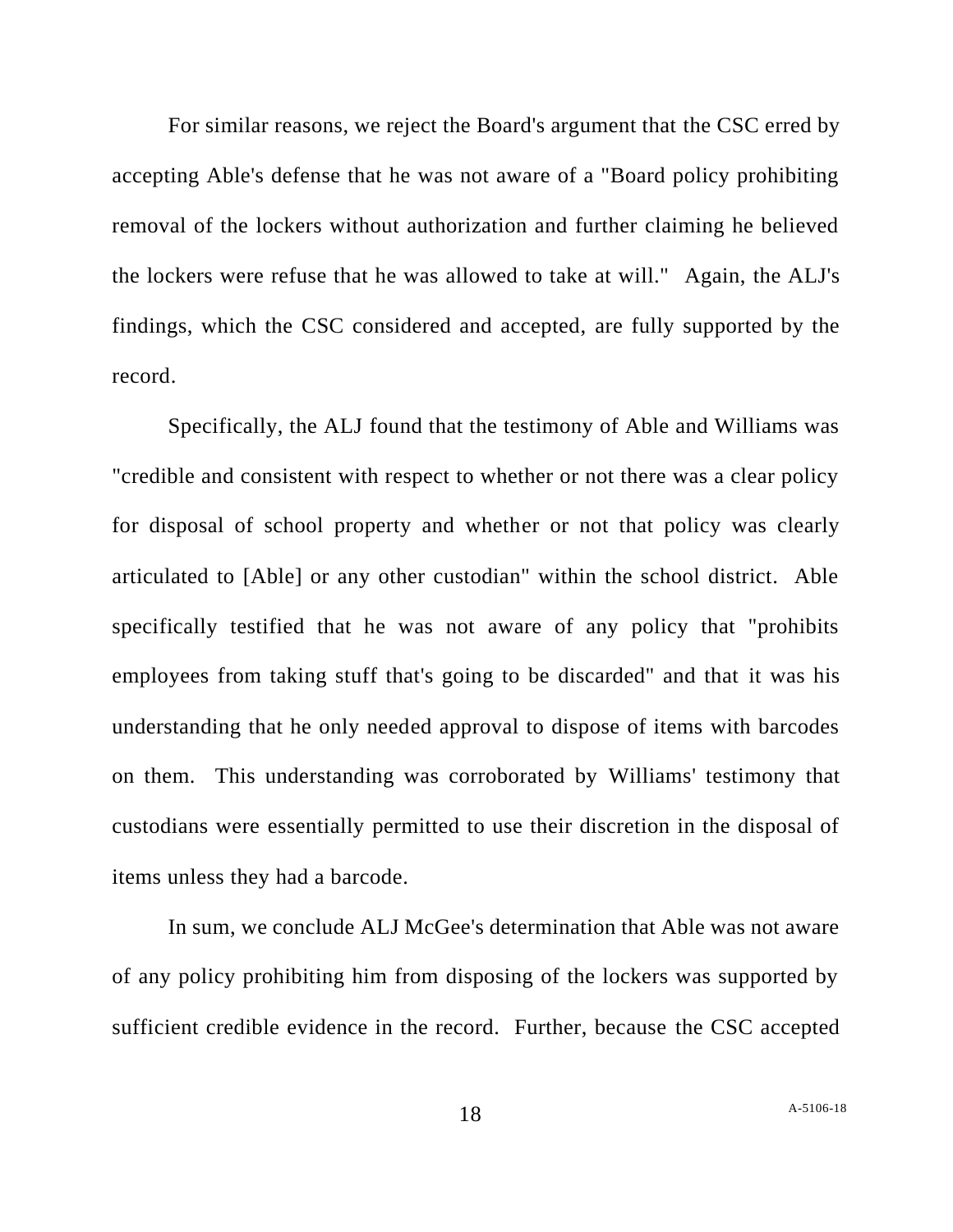ALJ McGee's fully supported findings that Able was not aware that he needed authorization to remove the lockers, the Board's argument that Able did not receive the necessary authorization from his superiors lacks merit.

We reject the Board's reliance on In re Fedo, No. 14-021, 2016 WL 5372982 (Sep. 19, 2016), and In re Layton, No. 2014-2108, 2015 WL 8296205 (July 14, 2015), as those cases are factually distinguishable. In In re Fedo, the appellant was removed by the Parsippany-Troy Hills Department of Public Works (DPW) after he was found to have stolen four sanitation truck tires from the DPW. 2016 WL 5372982, at \*1, 8. In In re Layton, appellant removed property from the Ancora Psychiatric Hospital "that did not belong to him and sold it to America Scrap Metal." 2015 WL 8296205, at \*7.

Unlike in In re Fedo, Able did not steal the lockers and they were not salvageable as were the tires in that case. 2016 WL 5372982, at \*5-6. Further, in In re Layton, the appellant sold the stolen property for profit. 2015 WL 8296205, at \*7. Here, the record establishes that Able acted in a manner that was consistent with past practices of custodians at Barringer High School and there was no competent evidence submitted by the Board that Able profited from the removal of the lockers.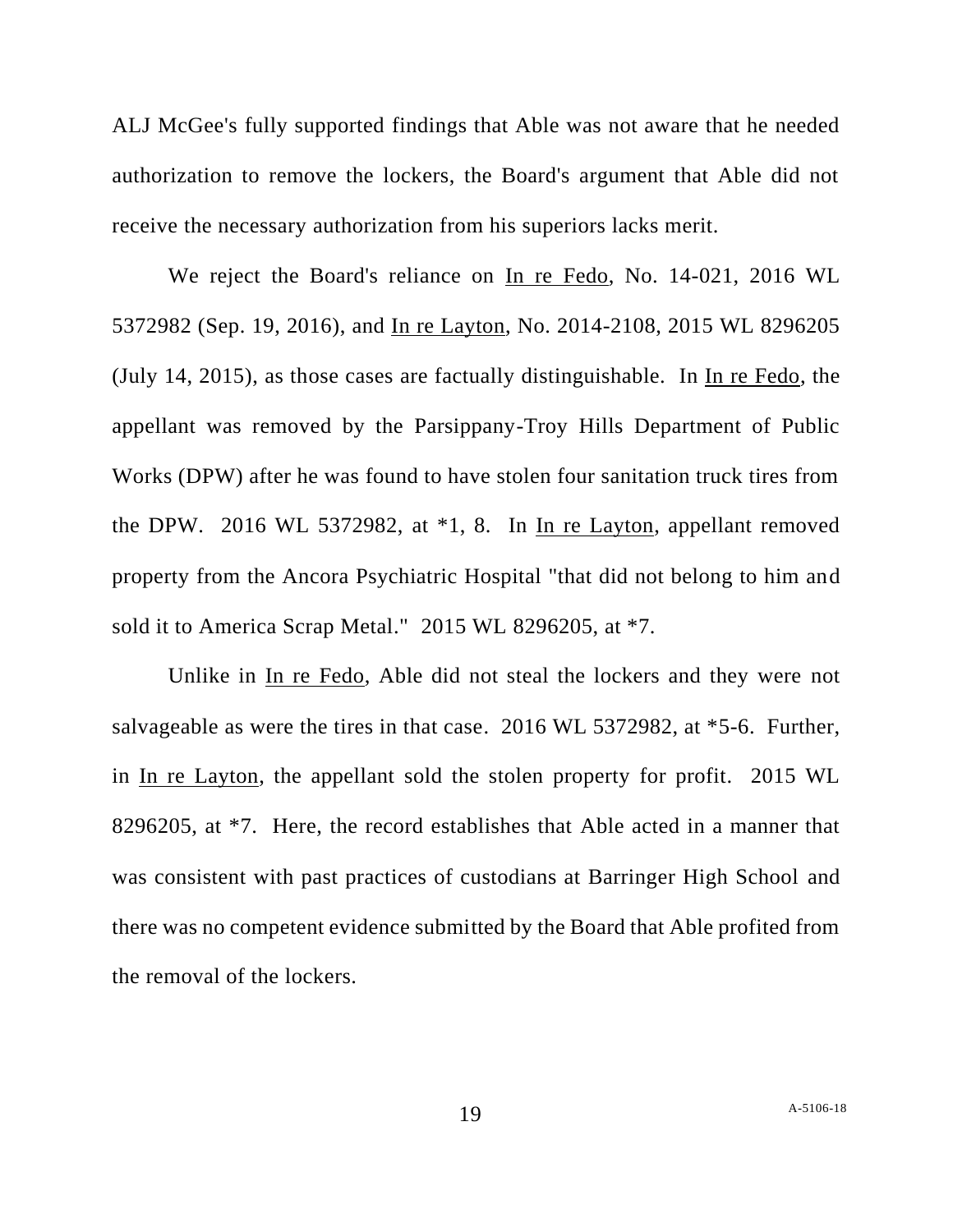We also reject the Board's assertion that Able's removal of damaged property should be considered theft mandating termination. In support, the Board relies on In re Small, No. 2011-4206, 2012 WL 255769 (Jan. 13, 2012) and Dixon v. Newark Housing Authority, No. 10725-91, 1993 WL 548882 (Oct. 13, 1993). Again, these decisions like, In re Fedo and In re Layton, are factually distinguishable and unpersuasive.

In In re Small, the ALJ expressly rejected the appellant's testimony that he had "found [a computer] at the top of a pile of garbage in the dumpster." 2012 WL 255769, at \*6. Similarly, in Dixon, the ALJ rejected the appellant's account that metal piping he had taken was simply lying on the ground. Dixon, 1993 WL 548882, at \*2-3. Unlike ALJ McGee here, both ALJs in those cases rejected the appellants' claims that they believed the property was discarded and found that they had stolen valuable public property.

Further, ALJ McGee concluded that Able did not attempt to hide or conceal his removal of the lockers and did so because he legitimately believed he was acting in accordance with the proper process. This determination was based on substantial credible evidence in the record and warrants our deference. Indeed, Able testified that he did not believe what he had done was considered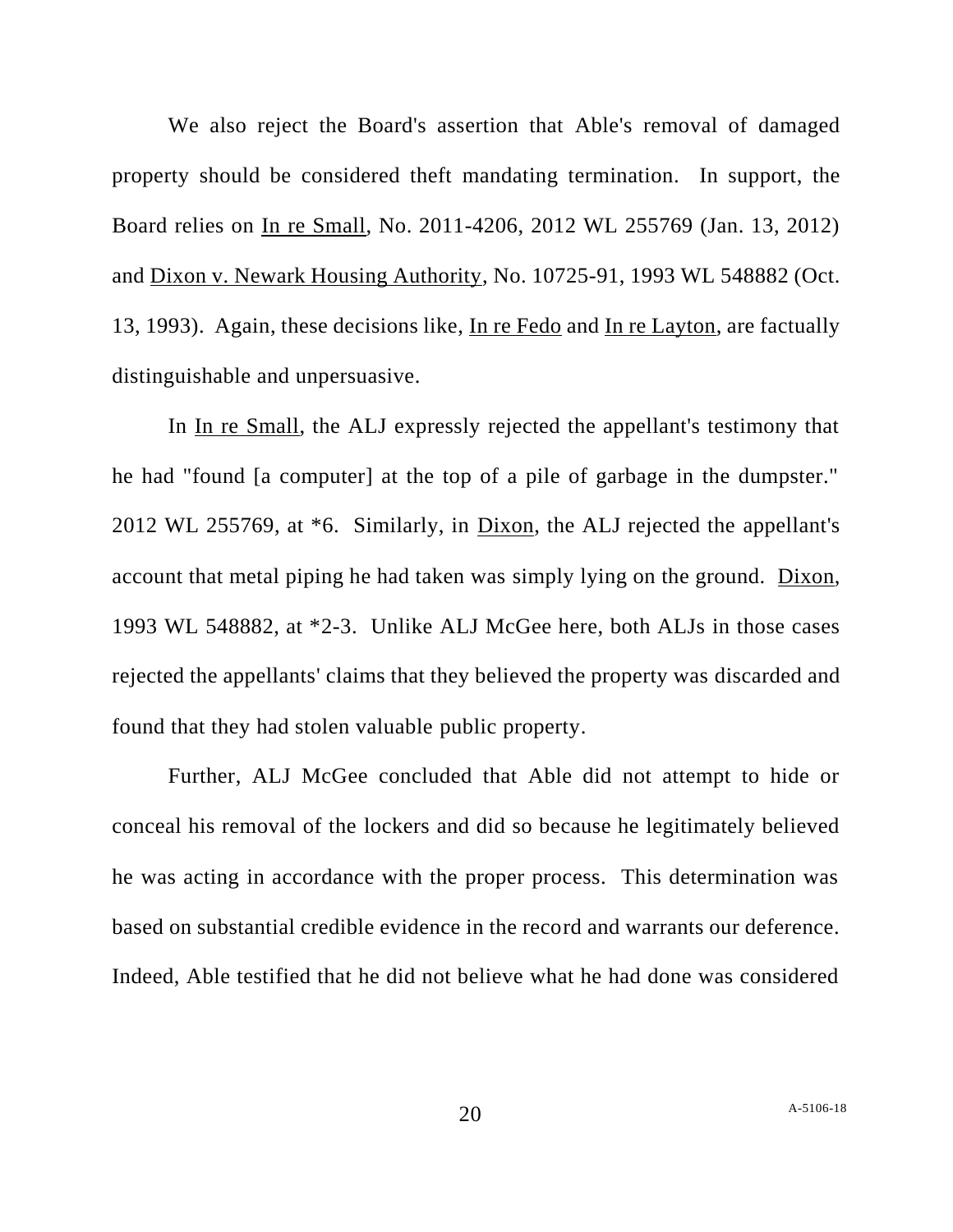stealing and that he was not aware of any policy that barred his relatives from removing unsalvageable lockers.

Nor does Carter v. Cumberland County Welfare, No. 01908-91, 1992 WL 240286 (Jan. 6, 1992), which the Board relies on for the proposition that the "unauthorized taking of even a de minimis item of little to no value constitutes theft of public property" require a different result. In that case, the appellant was terminated from her position at the Cumberland County welfare department after she stole two dollars. Carter, 1992 WL 240286, at \* 1-2. Here, the ALJ concluded based on the record evidence that Able's conduct did not qualify as a theft, he was unaware of any policy which required authorization for him to dispose of the lockers under the circumstances, and that he acted in manner that "was consistent with what he believed to be the proper process."

The Board also argues that the imposition of a six-month suspension deviated from principles of progressive discipline "as well as the heightened standard of conduct required of supervisors." Specifically, the Board maintains that because Able had a disciplinary history and was the senior custodian of Barringer, he should have been terminated for the September 7, 2015 incident. Again, we disagree.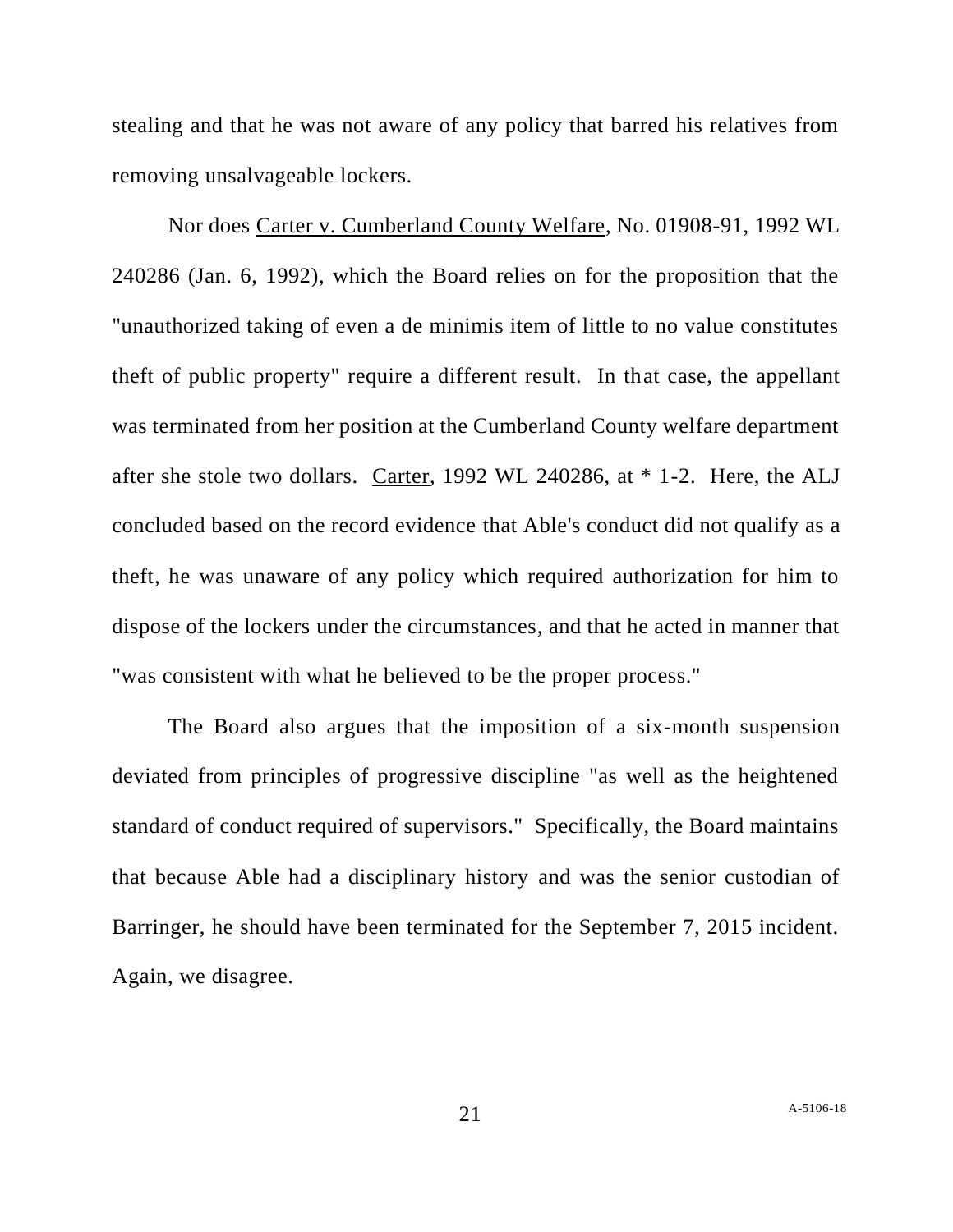"To assure proper 'progressive discipline,' and a resulting penalty based on the totality of the work history, an employee's past record with emphasis on the 'reasonably recent past' should be considered." In re Stallworth, 208 N.J. at 199 (quoting West New York v. Bock, 38 N.J. 500, 524 (1962)). "This includes consideration of the totality of the employee's work performance, including all prior infractions." Ibid. Moreover,

> progressive discipline is a flexible concept, and its application depends on the totality and remoteness of the individual instances of misconduct that comprise the disciplinary record. The number and remoteness or timing of the offenses and their comparative seriousness, together with an analysis of the present conduct, must inform the evaluation of the appropriate penalty.

[Ibid.]

Excluding the present matter, Able was charged with five prior disciplinary infractions from 2001 to 2008. From 2001 to 2005, he was substantiated on charges including "chronic or excessive absenteeism or lateness," insubordination, and neglect of duty. In 2008, Able was substantiated for sexual harassment and suspended for fifteen days. For the following seven years, Able was not charged with any disciplinary infractions, and the six-month penalty imposed against Able was the most severe punishment he received throughout his career. Therefore, although Able had a disciplinary history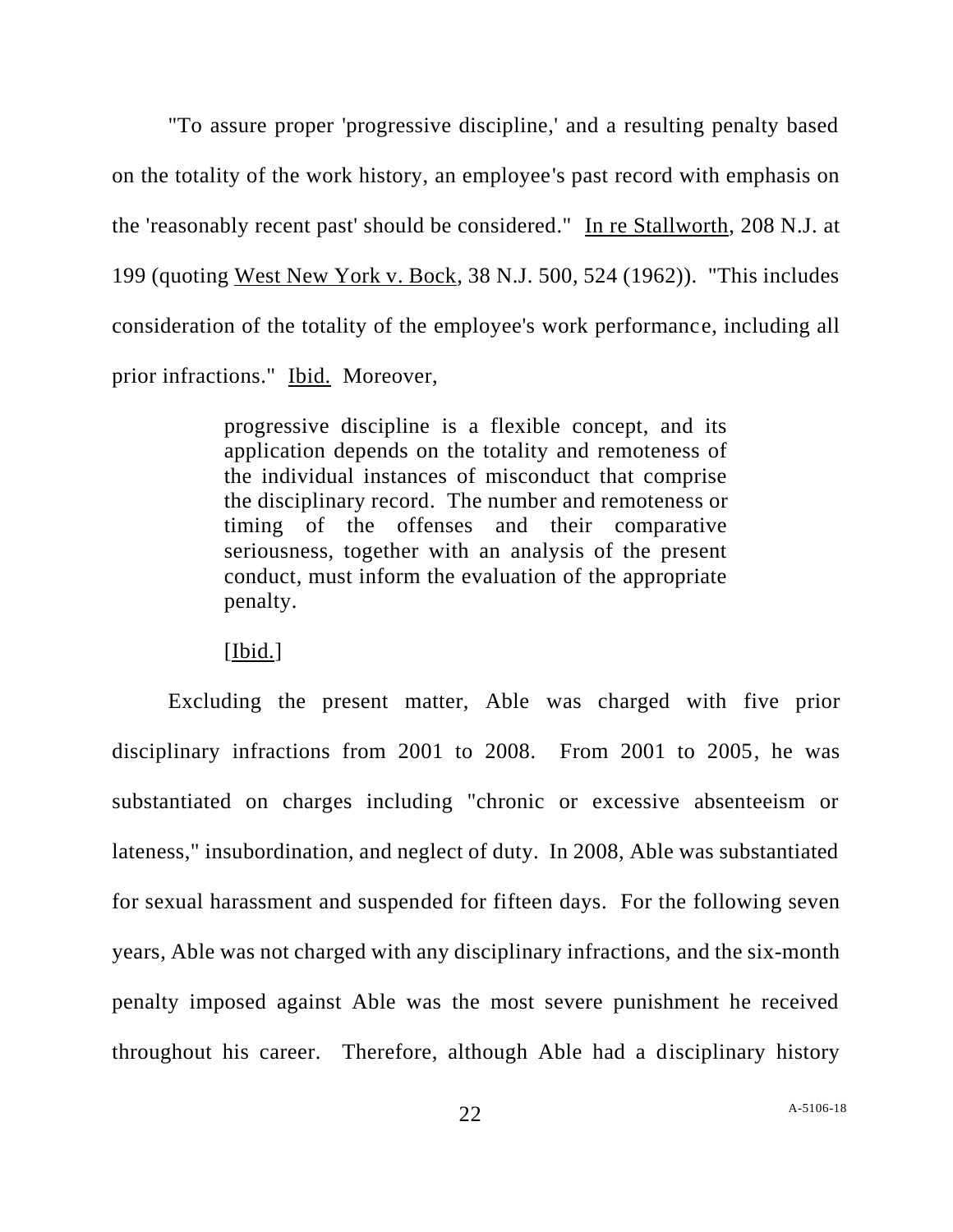which we do not minimize, his last penalty was imposed well before the September 7, 2015 incident, and his prior conduct was unrelated to the present charges. Under these circumstances, we are satisfied that the CSC's decision to impose a significant six-month suspension was not contrary to principles of progressive discipline.

#### B. Appeal No. 5106.

Able argues that the CSC's decision to deny him back pay because he did not make reasonable efforts to mitigate his damages was arbitrary and unreasonable. Specifically, Able contends that the CSC: 1) improperly shifted the burden of proof to him to demonstrate that he made a reasonable effort to mitigate his damages; 2) disregarded the holding in Department of Labor and Industry v. Smalls, 153 N.J. Super. 411 (App. Div. 1977), N.J.S.A. 43:21-5(b), and its own regulations by failing to enforce the Board's obligation to reimburse the New Jersey Unemployment Compensation Fund; and 3) erred in denying Able back pay for the ten-week period between its reinstatement decision and Able's actual reinstatement. We reject Able's first two points but find that the CSC abused its discretion when it effectively denied Able back pay for the relevant ten-week period.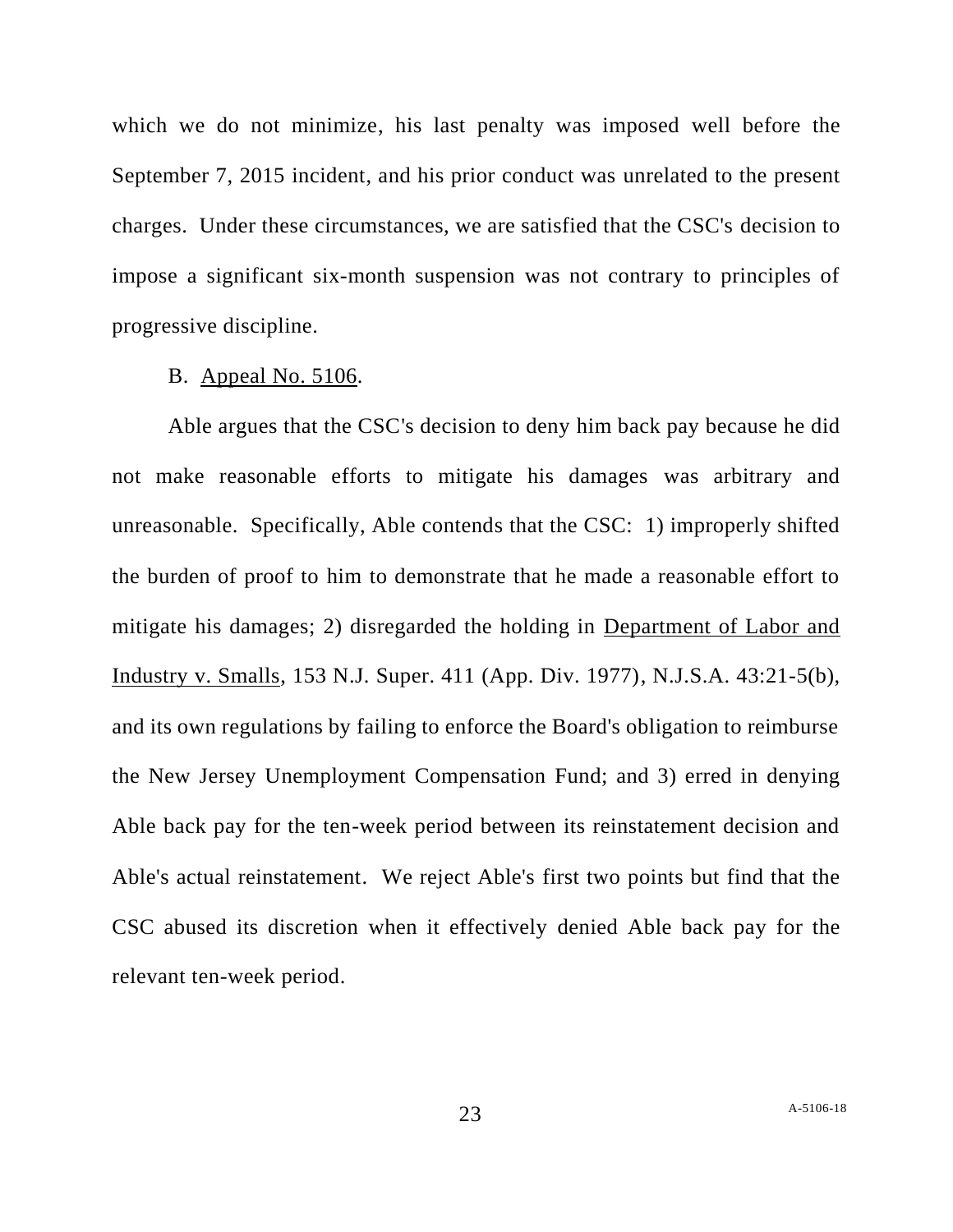The purpose of back pay awards is to make the employee whole and to compensate the employee for his rightful wages. Decker v. Bd. of Educ. of Elizabeth, 153 N.J. Super. 470, 475 (App. Div. 1977). As the Supreme Court noted in Mastrobattista v. Essex County Park Commission, 46 N.J. 138, 143 (1965),

> [c]urrent concepts of fair play in employment relationships suggest that persons in the public service who have been suspended or removed on charges later determined to be unfounded should be made whole insofar as possible; they should be entitled not only to restoration of duties but should also suffer no loss in their earnings.

However, back pay awards are subject to common law rules of mitigation. See Mason v. Civil Serv. Comm., 51 N.J. 115, 130 (1968) (noting that back pay awards should not permit an employee to be "unjustly enriched" or "unjustly deprived").

Pursuant to N.J.S.A. 11A:2-22, the CSC is given broad authority to award back pay and benefits to reinstated employees. In this regard, the CSC has adopted regulations implementing this authority, specifically to award back pay to those employees who have had a disciplinary-based termination reversed by the agency or courts. N.J.A.C. 4A:2-2.10. In particular, N.J.A.C. 4A:2-2.10 states in relevant part: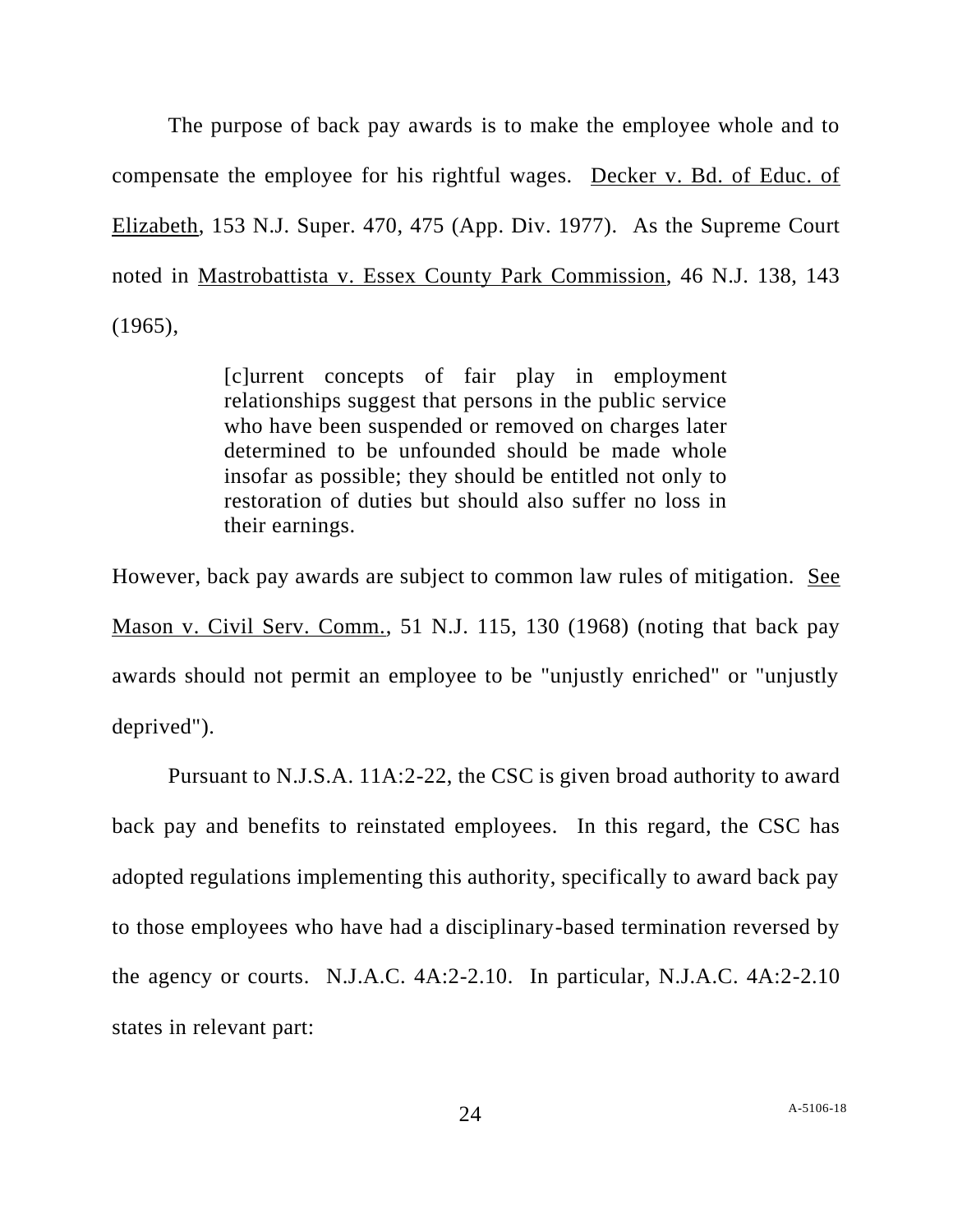(a) Where a disciplinary penalty has been reversed, the Commission shall award back pay, benefits, seniority or restitution of a fine. Such items may be awarded when a disciplinary penalty is modified.

. . . .

(e) Unless otherwise ordered, an award of back pay, benefits and seniority shall be calculated from the effective date of the appointing authority's improper action to the date of the employee's actual reinstatement to the payroll.

The applicable regulations provide that any back pay grant awarded under

N.J.A.C. 4A:2-2.10(a) must be reduced by any monies actually earned. N.J.A.C.

4A:2-2.10(d)(3). Additionally, obligations are imposed on employees seeking

back pay to affirmatively act:

Where a removal or a suspension for more than [thirty] working days has been reversed or modified or an indefinite suspension pending the disposition of criminal charges has been reversed, and the employee has been unemployed or underemployed for all or a part of the period of separation, and the employee has failed to make reasonable efforts to find suitable employment during the period of separation, the employee shall not be eligible for back pay for any period during which the employee failed to make such reasonable efforts.

 $[N.J.A.C. 4A:2-2.10(d)(4).]$ 

"Reasonable efforts," defined by N.J.A.C. 4A:2-2.10(d)(4)(ii) include:

[R]eviewing classified advertisements in newspapers or trade publications; reviewing Internet or on-line job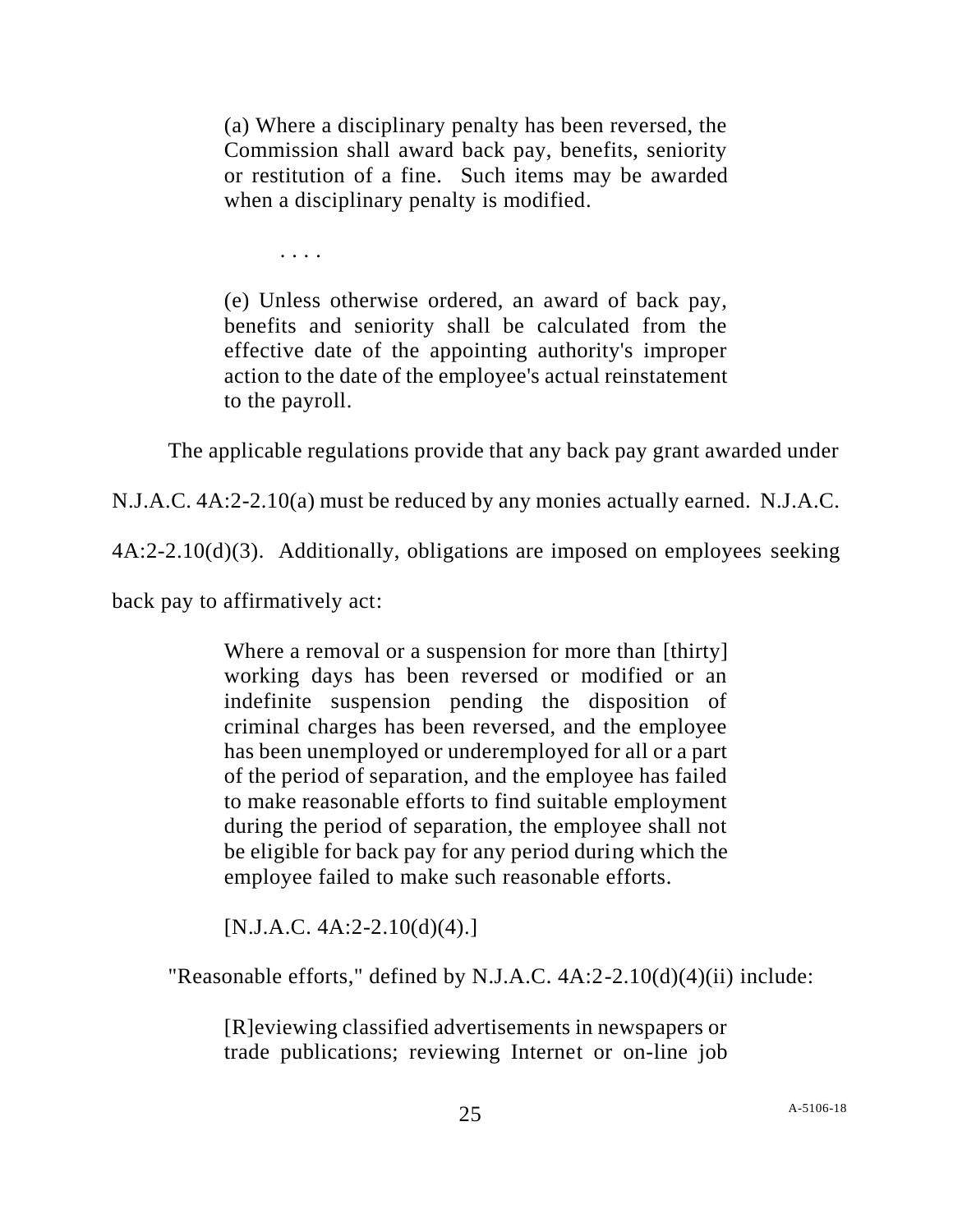listings or services; applying for suitable positions; attending job fairs; visiting employment agencies; networking with other people; and distributing resumes.

Further, "the burden of proof shall be on the employer to establish that the employee has not made reasonable efforts to find suitable employment." N.J.A.C. 4A:2-2.10(d)(4)(v).

In O'Lone v. Department of Human Services, 357 N.J. Super. 170, 174 (App. Div. 2003), we held that the  $CSC<sup>2</sup>$  may not deny back pay for the period between removal and reinstatement solely on the ground that the employee failed to seek substitute employment. Instead, the CSC must determine whether suitable substitute employment existed, which the employee could have obtained, if he had made a diligent search. Ibid. In doing so, the employer has the initial burden to demonstrate that the employee failed to seek substitute employment or that there were jobs in the local economy that a person with the qualifications and experience of the disciplined employee could obtain, if they made a diligent effort to obtain substitute employment. Id. at 181. If the employer satisfies this evidentiary burden, the burden of proof shifts to the

<sup>&</sup>lt;sup>2</sup> Although O'Lone references the Merit System Board (MSB), on June 30, 2008, the Civil Service Commission was reconstituted and assumed the duties of the Department of Personnel and the MSB. N.J.S.A. 11A:11-2(b).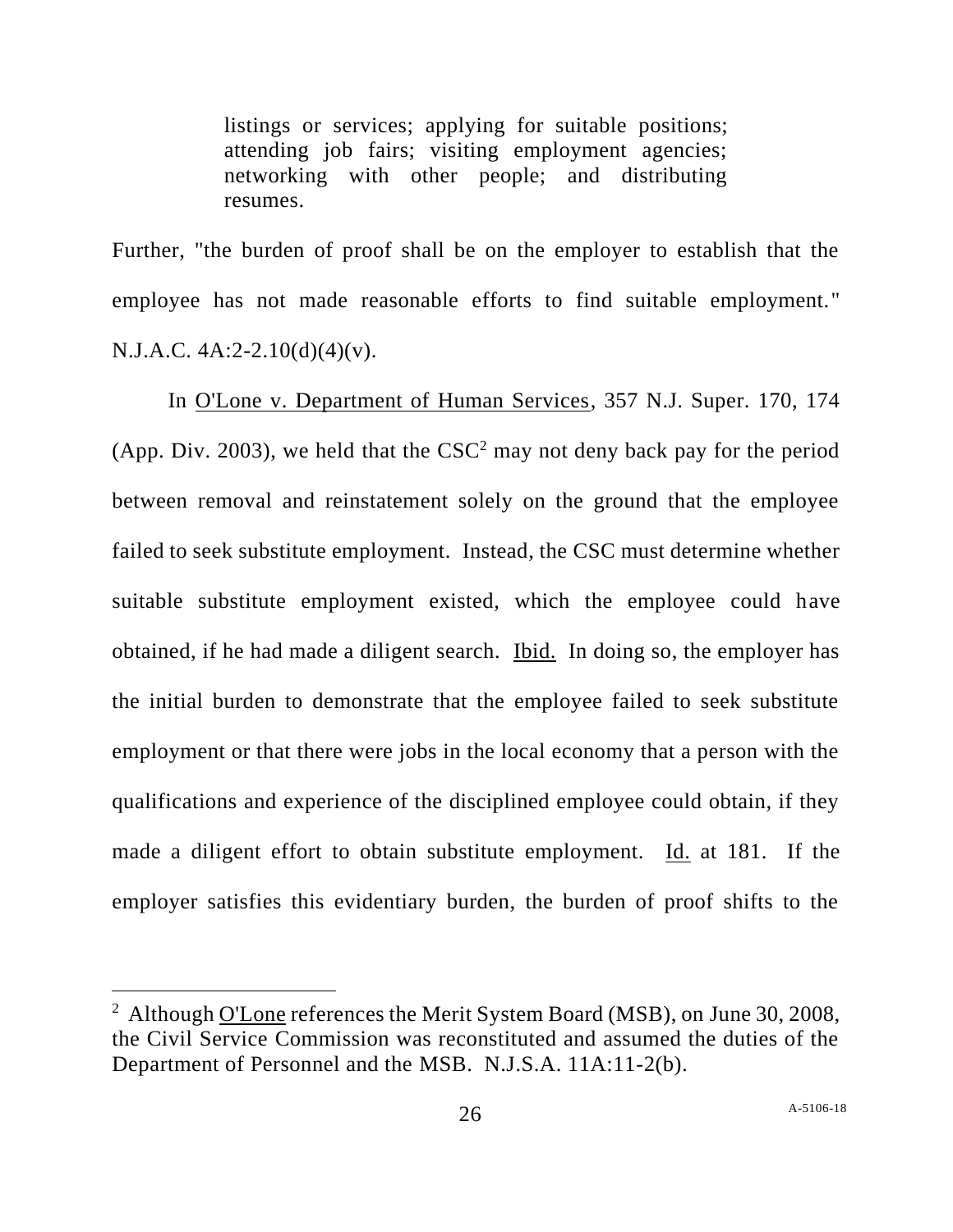disciplined employee to establish that suitable substitute employment was unavailable or that the employee could not obtain such employment despite diligent efforts to do so. Ibid.

In Able's first point, he contends that the CSC improperly "held that Able . . . failed to prove he exercised reasonable mitigation efforts, thus reversing the burden of proof specified" in O'Lone and N.J.A.C. 4A:2-  $2.10(d)(4)(v)$ . Able also argues that the CSC failed to consider as relevant circumstances under N.J.A.C. 4A:2-2(d)(4)(iv) his request for reinstatement and the eight-month delay caused by the Board's "appeal" of the CSC's April 6, 2018 decision. Finally, Able asserts that the CSC erred in finding the Board rebutted the presumption that he "had exercised reasonable efforts to find other employment" because he had received unemployment benefits.<sup>3</sup>

First, we disagree with Able and conclude the CSC did not engage in improper burden shifting when it determined that Able had failed to make reasonable efforts to mitigate his damages. Here, the Board asserted Able's "claim that he applied to only [seven] jobs in the nearly three years he was

<sup>&</sup>lt;sup>3</sup> This presumption arises from the language in N.J.S.A.  $43:21-4(c)(1)$ , which provides as a condition to receiving unemployment benefits, an individual must show that they are "able to work . . . [are] available to work, and . . . [have] demonstrated to be actively seeking work."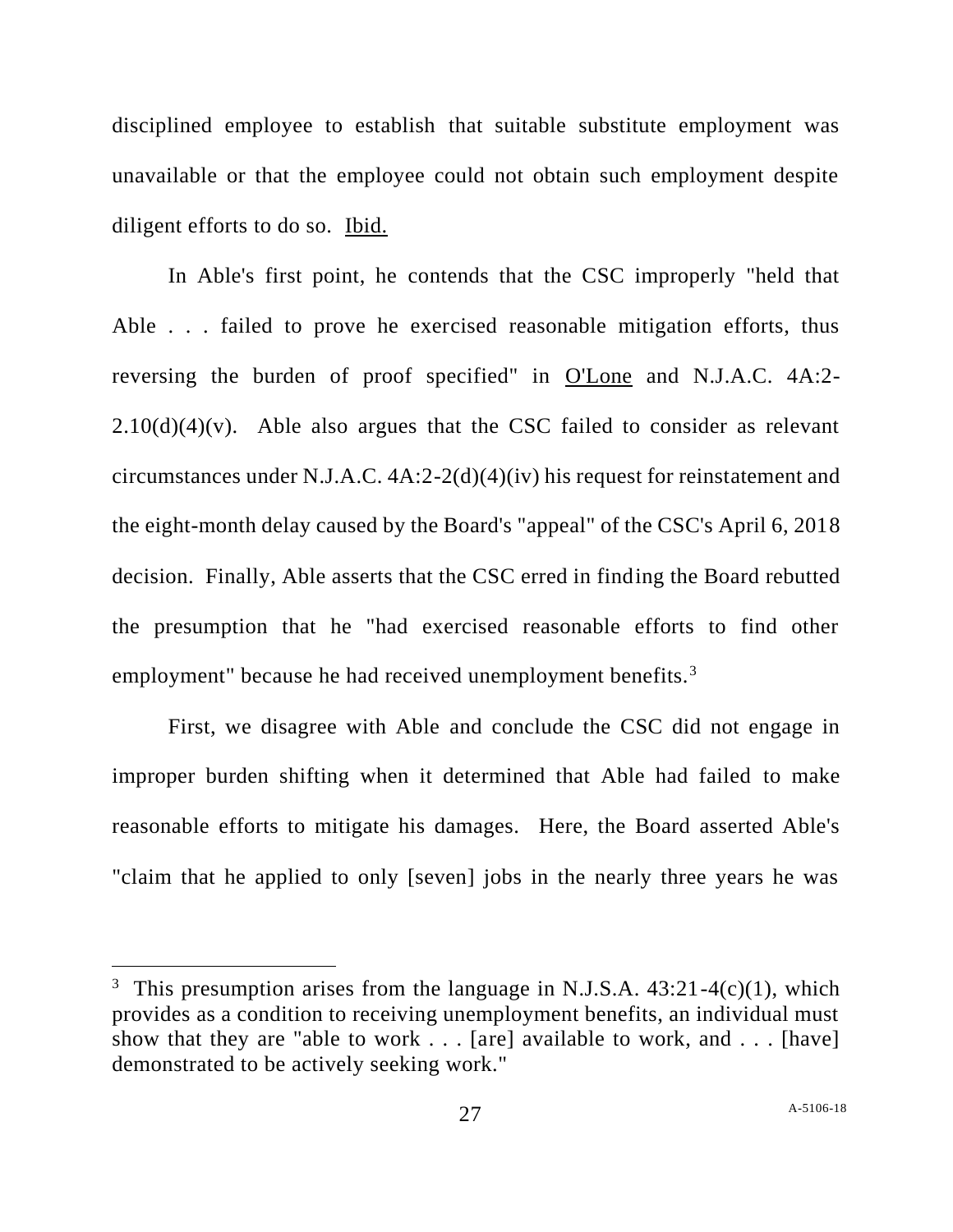separated [was] insufficient to meet the standard, especially considering [Able] [did] not provide any evidence other than his attempt at employment with Millburn Public Schools to demonstrate his effort to obtain employment." Further, prior to rendering its decision, the CSC explicitly observed that "[t]he burden of proof shall be on the employer to establish that the employee has not made reasonable efforts to find suitable employment."

Although the Board did not submit its own documentation regarding Able's job search, it properly relied on evidence detailed in Able's mitigation affidavits to establish that he "did not make a reasonable effort to mitigate his losses." Therefore, we agree with the CSC finding that the Board satisfied its burden in establishing that Able failed to seek suitable employment in accordance with O'Lone and N.J.A.C.  $4A:2-2.10(d)(4)(v)$  by relying upon the deficiencies in Able's mitigation affidavits.

We also conclude the CSC's determination that Able failed to mitigate his damages from the period after the completion of his suspension through the April 6, 2018 reinstatement decision was not arbitrary or capricious and based on credible evidence contained in the administrative record. The CSC noted that besides the Millburn position, Able did "not provide any further details about any of the other positions he applied for, such as the dates he submitted his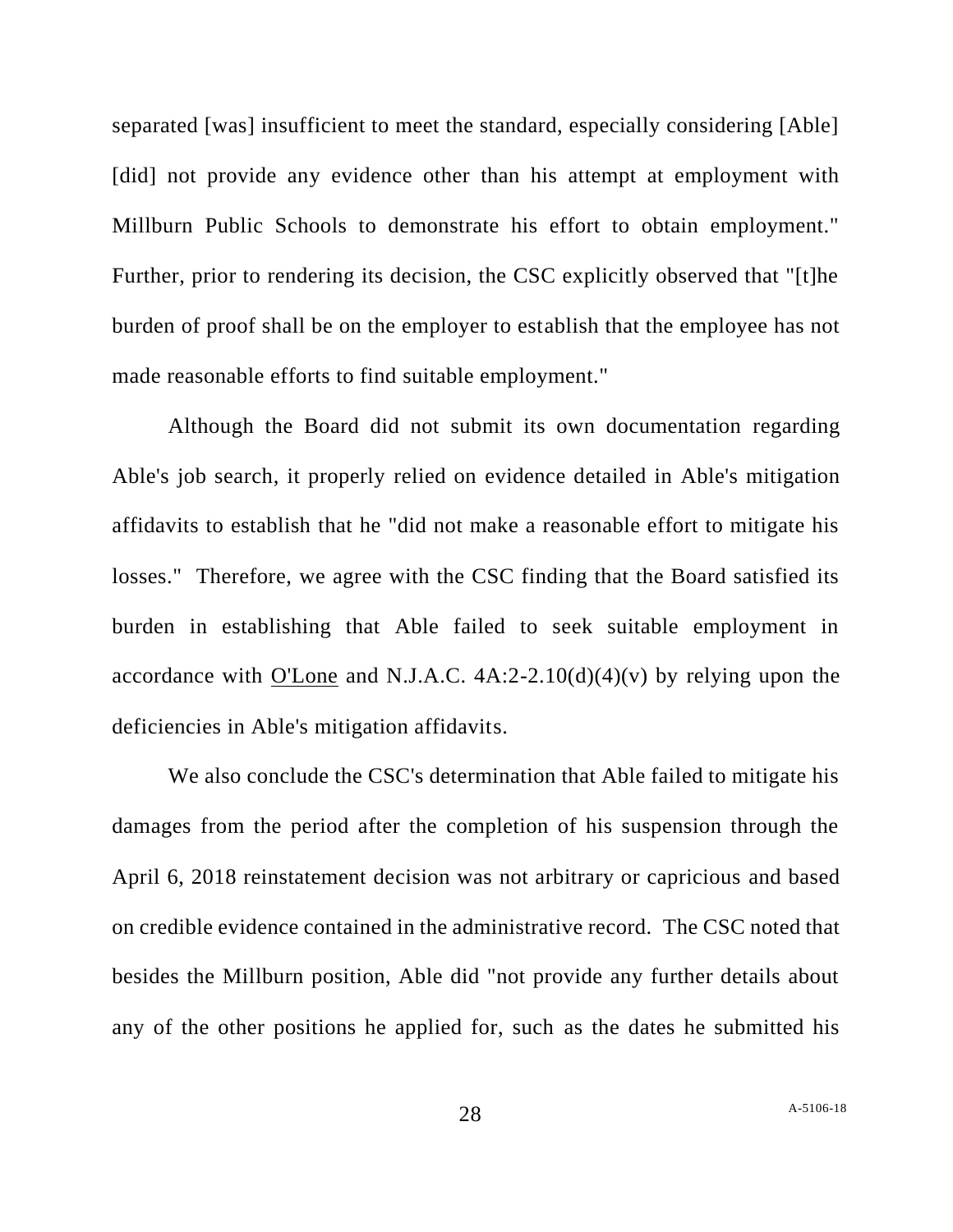applications, or, except for Home Depot, the names of the employers he submitted applications to."

Further, the CSC determined that applying for seven jobs over a threeyear period did "not constitute a reasonable effort to secure employment." Additionally, we find it significant, as did the CSC, that besides the Millburn position, Able failed to provide any corroborating evidence of his purported applications to five other janitorial positions. For the same reasons, we also conclude that the Board overcame the presumption that Able "had exercised reasonable efforts to find other employment" due to his receipt of unemployment compensation in 2015 and 2016.

We also reject Able's contention that the CSC erred in failing to consider his request for provisional reinstatement, and the eight-month delay caused by the Board's "appeal" of the CSC's April 6, 2018 decision, as "relevant circumstances." N.J.A.C.  $4A:2-2.10(d)(4)(iv)$  provides:

> The determination as to whether the employee has made reasonable efforts to find suitable employment shall be based upon the totality of the circumstances, including, but not limited to, the nature of the disciplinary action taken against the employee; the nature of the employee's public employment; the employee's skills, education, and experience; the job market; the existence of advertised, suitable employment opportunities; the manner in which the type of employment involved is commonly sought; and any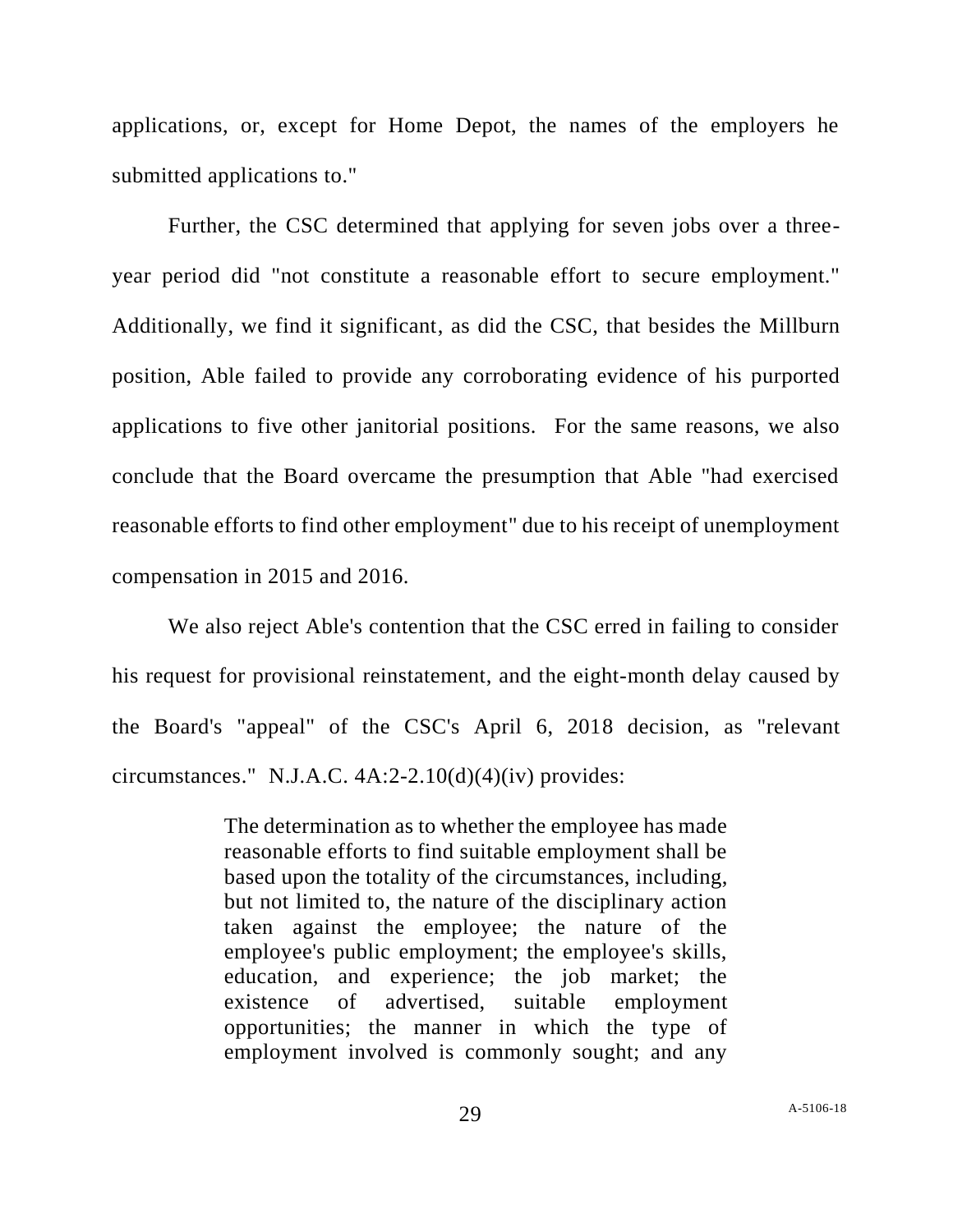other circumstances deemed relevant based upon the particular facts of the matter.

First, we note that it is unclear from the record whether Able raised either of the issues with the CSC. In any event, we find that Able's arguments do not warrant a reversal of the CSC's June 12, 2019 decision.

With respect to the eight-month delay, purportedly caused by the Board's improper appeal, we note that on June 4, 2018, after the notice of appeal was filed, Able requested that the CSC "review the outstanding" back pay issue. Notably, it does not appear Able informed the Board about this communication with the CSC until June 21, 2018. In addition, Able was officially reinstated on June 18, 2018, ten weeks after the April 6, 2018 decision, and he was under no obligation to mitigate his damages during that period. N.J.A.C. 4A:2-2.10(d)(5).

Similarly, we find no error in any failure by the CSC to consider Able's request for provisional reinstatement. Although we acknowledge that Able's reinstatement would have obviously mitigated his damages, at the time Able made the request, the Board was actively contesting his reinstatement and the ALJ had not yet rendered his decision. Under these circumstances, we conclude the CSC did not abuse its discretion even if it failed to consider Able's request for reinstatement as a reasonable mitigation effort during a contested proceeding.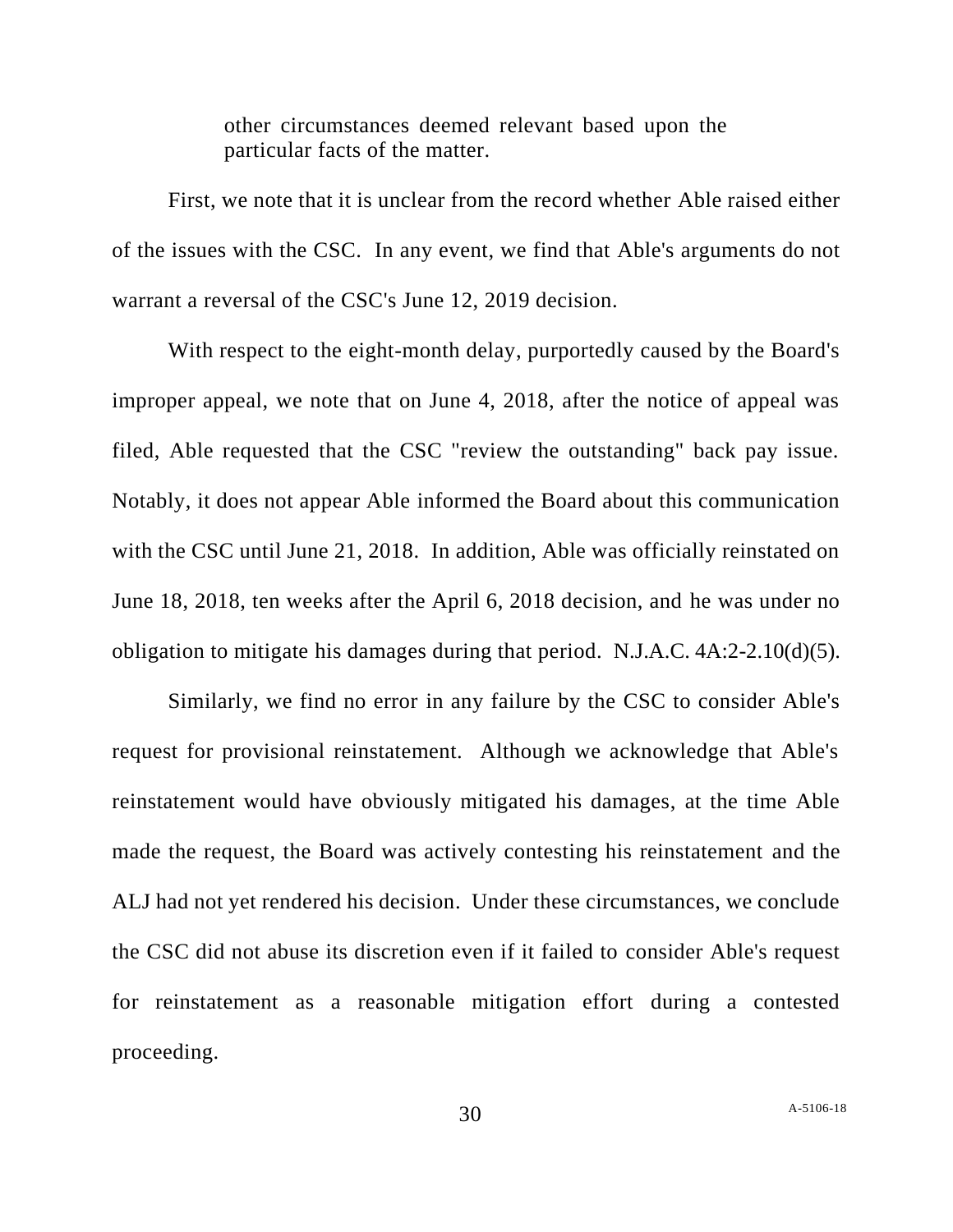In light of our decision that the CSC appropriately denied Able's request for back pay, we conclude that it did not erroneously fail to enforce the Board's obligation to reimburse the unemployment compensation fund. N.J.S.A. 43:21- 5(b) provides that "an individual who is restored to employment with back pay shall return any benefits received under this chapter for any week of unemployment for which the individual is subsequently compensated by the employer."

In Smalls, we determined that the Department of Labor

should be able to recoup benefits paid when it is subsequently discovered that the discharge, necessitating application for the benefits, was in error and the employee is subsequently compensated for that error. That the employer deducts the amount of those benefits from a back pay award should not deprive the Department of its right, given by statute, to recover the money merely because it is in the possession of the employer.

[153 N.J. Super. at 416-17.]

Here, Able fails to acknowledge that this reimbursement requirement is predicated on an award of back pay. Ibid. Specifically, it applies when an employee's award of back pay was mitigated by unemployment compensation benefits. Ibid. Accordingly, the Board was not required to reimburse the unemployment compensation fund because Able did not receive a back pay award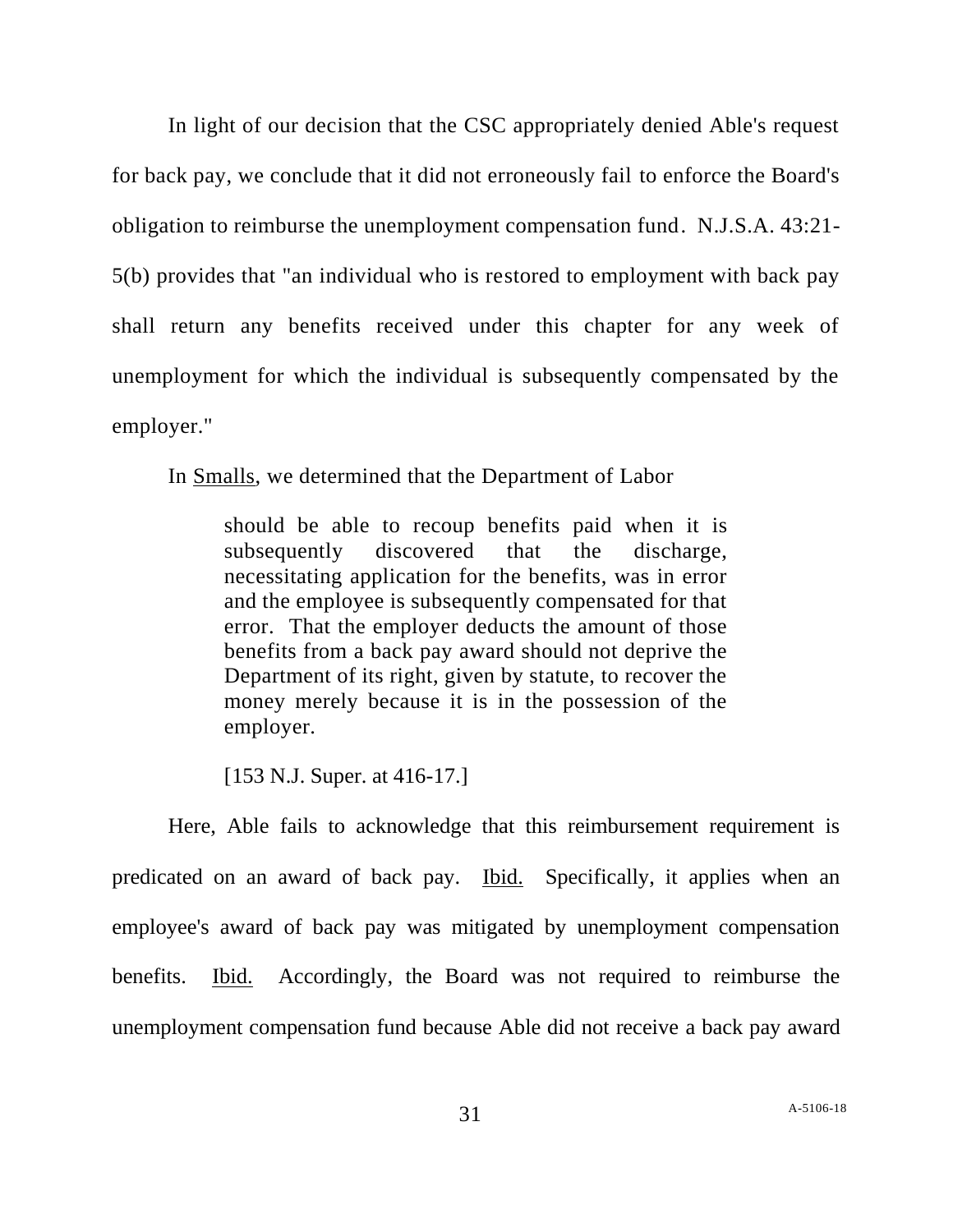for the period prior to his reinstatement, a decision which we affirm for the reasons stated.

We agree, however, with Able's third point that he was entitled to back pay for the period from the April 6, 2018 CSC decision to his date of actual reinstatement on June 18, 2018. N.J.A.C. 4A:2-2.10(d)(5) provides that:

> An employee shall not be required to mitigate back pay for any period between the issue date of a [CSC] decision reversing or modifying a removal or reversing an indefinite suspension and the date of actual reinstatement. The award of back pay for this time period shall be reduced only by the amount of money that was actually earned during that period, including any unemployment insurance benefits received.

Here, under the plain language of N.J.A.C. 4A:2-2.10(d)(5), Able was not required to mitigate back pay for the period between the modification of his removal on April 6, 2018 and his actual reinstatement on June 18, 2018. Moreover, N.J.A.C. 4A:2-2.10(d)(5) requires that the award of back pay be "reduced only by the amount of money that was actually earned during that period, including any unemployment insurance benefits received." The CSC, however, did not inquire into whether Able earned any income during that tenweek period, nor does the record indicate he received any income. Indeed, Able certified in his January 15, 2019 affidavit that he was not "gainfully employed"